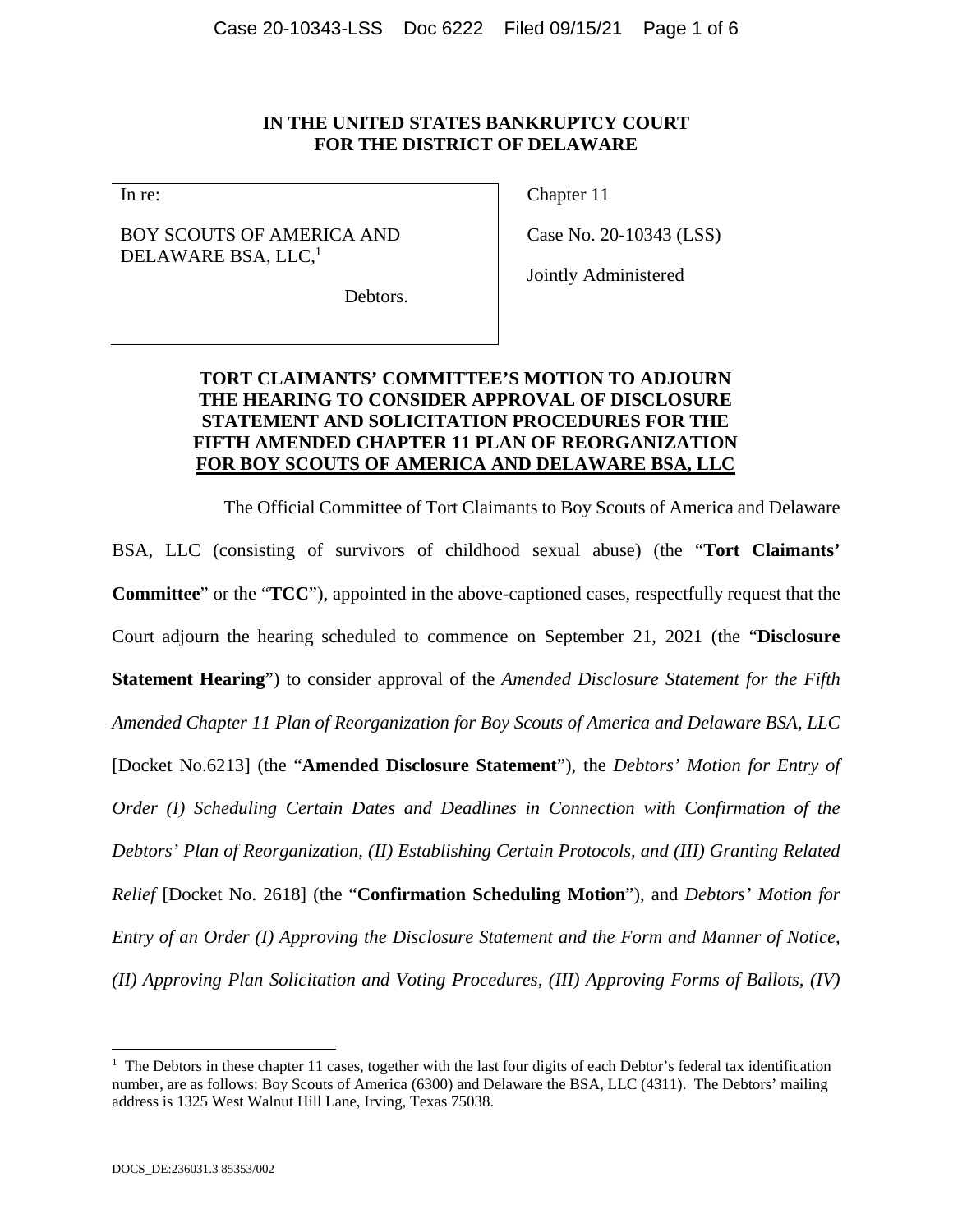#### Case 20-10343-LSS Doc 6222 Filed 09/15/21 Page 2 of 6

*Approving Form, Manner, and Scope of Confirmation Notices, (V) Establishing Certain Deadlines in Connection with Approval of the Disclosure Statement and Confirmation of the Plan, and (VI) Granting Related Relief* [Docket No. 2295] (the "**Solicitation Procedures Motion**" and, together with the Confirmation Scheduling Motion, the "Motions") for at least three weeks<sup>2</sup> in order to allow the TCC and other parties in interest a reasonable period of time to review the *Fifth Amended Chapter 11 Plan of Reorganization for Boy Scouts of America and Delaware BSA, LLC* [Docket No. 6212] (the "**Fifth Amended Plan"** or the "**Plan**") and the Amended Disclosure Statement and respond thereto. The TCC further requests that the supplemental deadline to object to the Debtors' Amended Disclosure Statement and the Motions should be set seven (7) days before the continued Disclosure Statement Hearing. In support thereof, the TCC respectfully states as follows:

#### **PRELIMINARY STATEMENT**

1. On September 15, 2021, BSA filed the Fifth Amended Plan and Amended Disclosure Statement, only four (4) business days prior to the hearing scheduled for September 21, 2021 (and one of those business days includes the Jewish holiday of Yom Kippur), without indicating an objection deadline with respect to the Disclosure Statement or Motions.

2. The Debtors' proposed schedule allows the TCC and other parties in interest a handful of days to review the new documents and prepare objections on complex legal issues. Such a schedule is both completely unreasonable and legally impermissible. Rule 3017(a) of the

l

<sup>&</sup>lt;sup>2</sup> The TCC understands that time is of the essence in these cases and therefore is not requesting that the Amended Disclosure Statement be re-noticed on the full notice required under the local and federal bankruptcy rules. Nevertheless, the TCC should have a minimum of two weeks to review and comment on the Fifth Amended Plan and the Amended Disclosure Statement and given the complexity of the issues, the Court should be provided with objections at least seven (7) days' prior to any continued Disclosure Statement Hearing.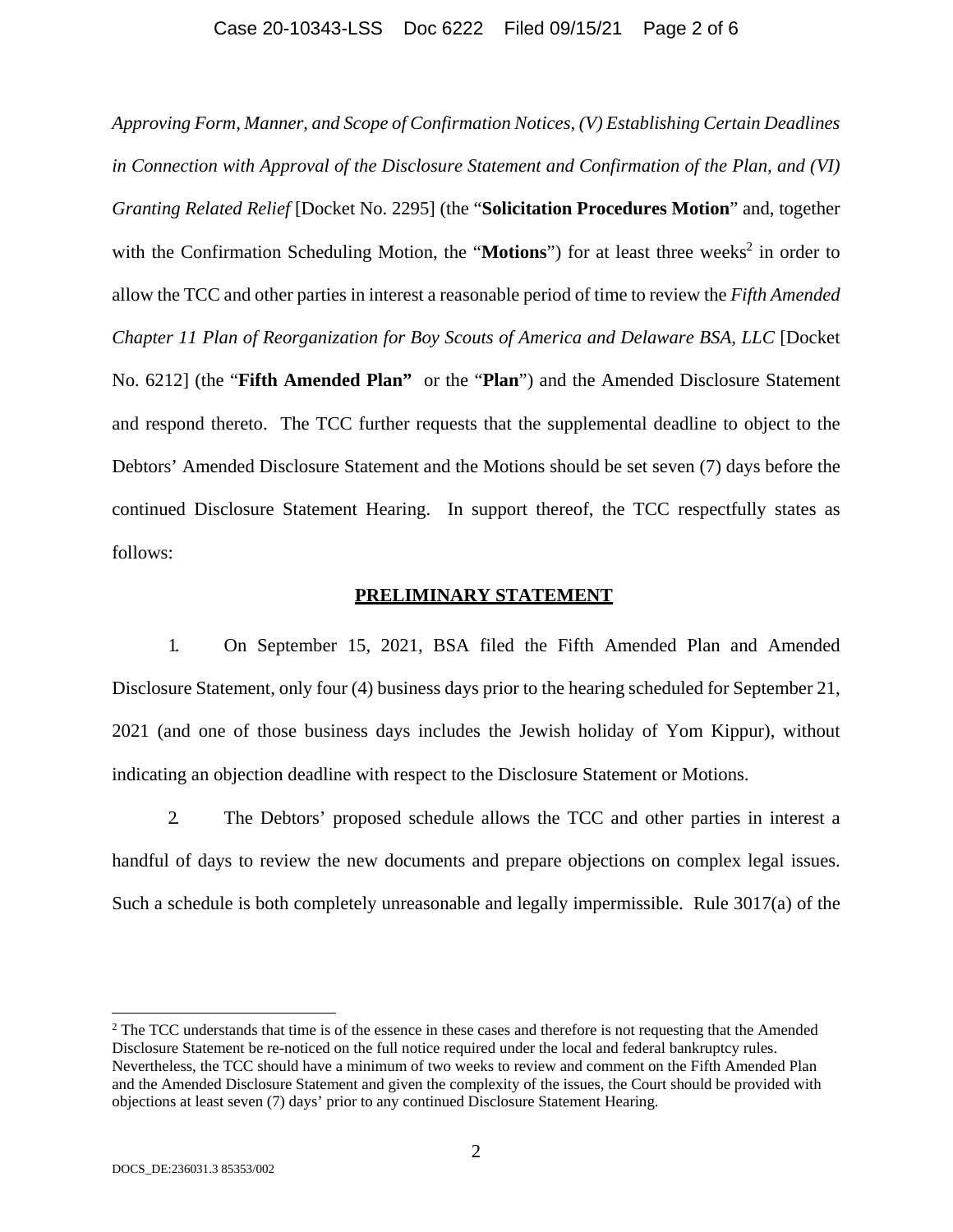### Case 20-10343-LSS Doc 6222 Filed 09/15/21 Page 3 of 6

Federal Rules of Bankruptcy Procedure (the "**Bankruptcy Rules**") permits a bankruptcy court to hold a disclosure statement hearing "on at least 28 days' notice."

3. The Fifth Amended Plan, new Disclosure Statement, and new trust distribution procedures (the "**TDPs**") are the product of the negotiations between BSA, Hartford, The Church of Jesus Christ of Latter Day Saints ("**LDS**"), and the Coalition of Abuse Survivors ("**Coalition**") that did not include the TCC. As set forth more fully in the *Motion of Official Committee of Tort Claimants for Entry of an Order Terminating the Debtors' Exclusive Periods to File a Plan and Solicit Acceptances Thereof Pursuant to Section 1121 of the Bankruptcy Code*, that the TCC intends to file later today, the TCC does not support the Plan as it contains settlements with insurers, local councils, and LDS that are hopelessly inadequate.

4. The TCC and other objecting survivor groups and other parties in interest should have a reasonable time period to review the Fifth Amended Plan and the Amended Disclosure Statement and file objections in advance of any hearing.

5. BSA has previously argued that any delay will jeopardize its ability to emerge from chapter 11. For that reason, the TCC has not requested that the hearing be held on regular notice as required under the Bankruptcy Rules. However, the proposed timeline is patently unreasonable and the Court should balance the interests of BSA with the requirements that parties in interest be provided due process and set a reasonable briefing schedule in advance of a continued hearing.

#### **RELIEF REQUESTED**

6. By this Motion, the TCC respectfully requests that the Court adjourn the Disclosure Statement Hearing set for September 21, 2021, and schedule a hearing on the Amended Disclosure Statement and the Motions on a date that provides the TCC and other objecting parties at least two (2) weeks to file objections to the revised Disclosure Statement.

3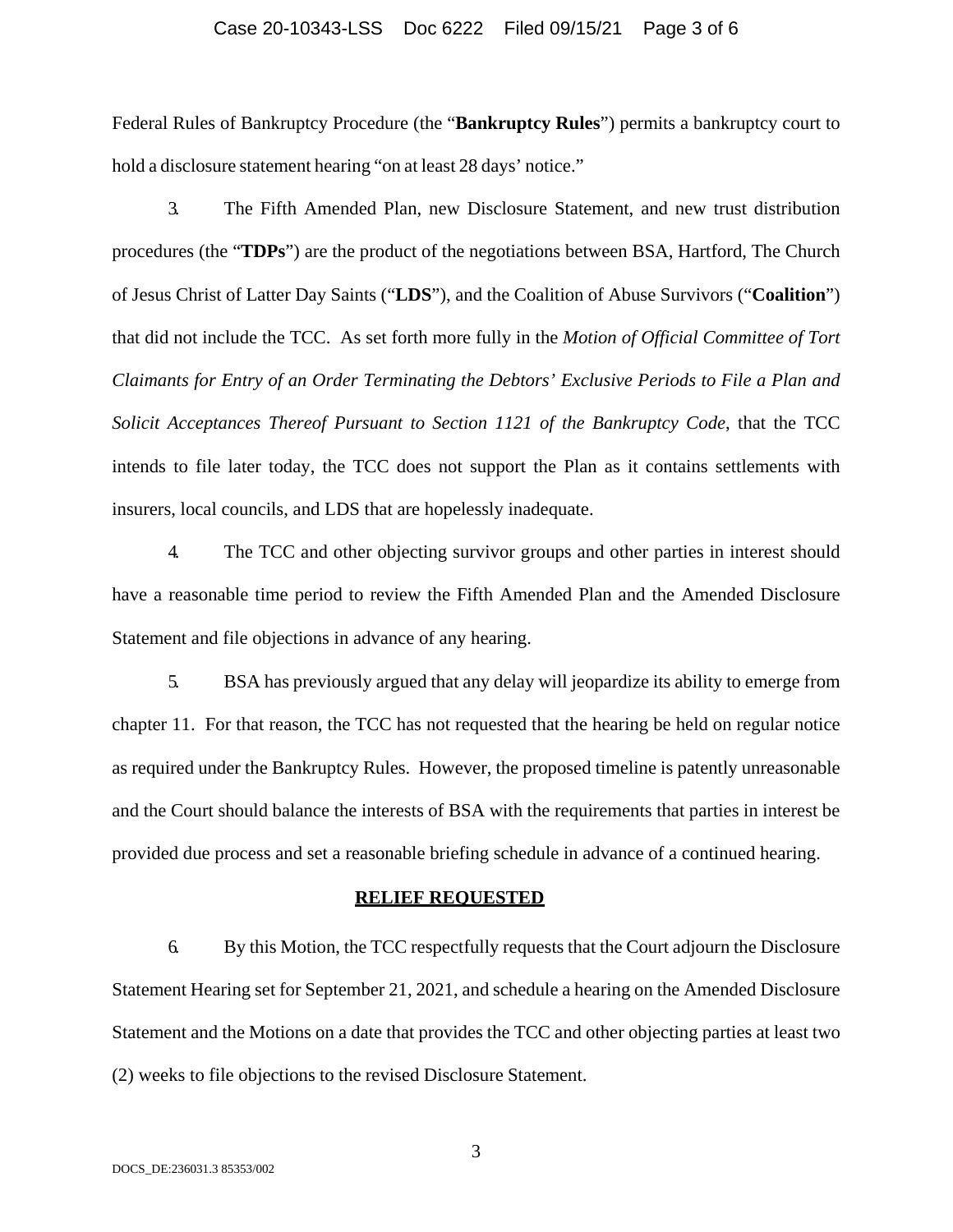#### **BASIS FOR RELIEF REQUESTED**

7. The Disclosure Statement Hearing should be adjourned for at least three (3) weeks and the deadline to object to the Debtors' Amended Disclosure Statement and the Motions should be set seven (7) days before the continued Disclosure Statement Hearing. Under Bankruptcy Rule 3017(a), the Court may only hold a hearing to approve a disclosure statement on "at least 28 days' notice" to parties-in-interest. While the Debtors may make immaterial or minor modifications to disclosure statements less than 28 days before a hearing, if there are wholesale amendments or modification to the disclosure statement or plan such as through the addition of substantial and prejudicial settlements not previously included in prior iterations of the Plan and Disclosure Statement, it is appropriate to adjourn or reschedule the hearing so that parties receive fair notice and opportunity to object to the disclosure statement.

8. Despite making material modifications to the Plan and TDPs, the Debtors still wish to go forward with the Disclosure Statement Hearing on September 21. This timeline is wholly inappropriate. The Fifth Amended Plan and Amended Disclosure Statement were filed less than four (4) business days before the scheduled Disclosure Statement Hearing (including the Jewish holiday of Yom Kippur). The TCC, other survivor groups, and other parties in interest are entitled to a reasonable time to review the new Amended Disclosure Statement and present their objections to the Court. Parties in interest have been given insufficient time to review and brief objections to the revised Plan, Amended Disclosure Statement, TDPs, and other related documents. That is not enough time to adequately and appropriately analyze the terms of the new Plan, especially given the significant new settlements contained therein.

9. Recently, this Court faced a similar issue and granted a request to adjourn the disclosure statement hearing in the *Imerys Talc America* cases. The debtors in *Imerys* continued

4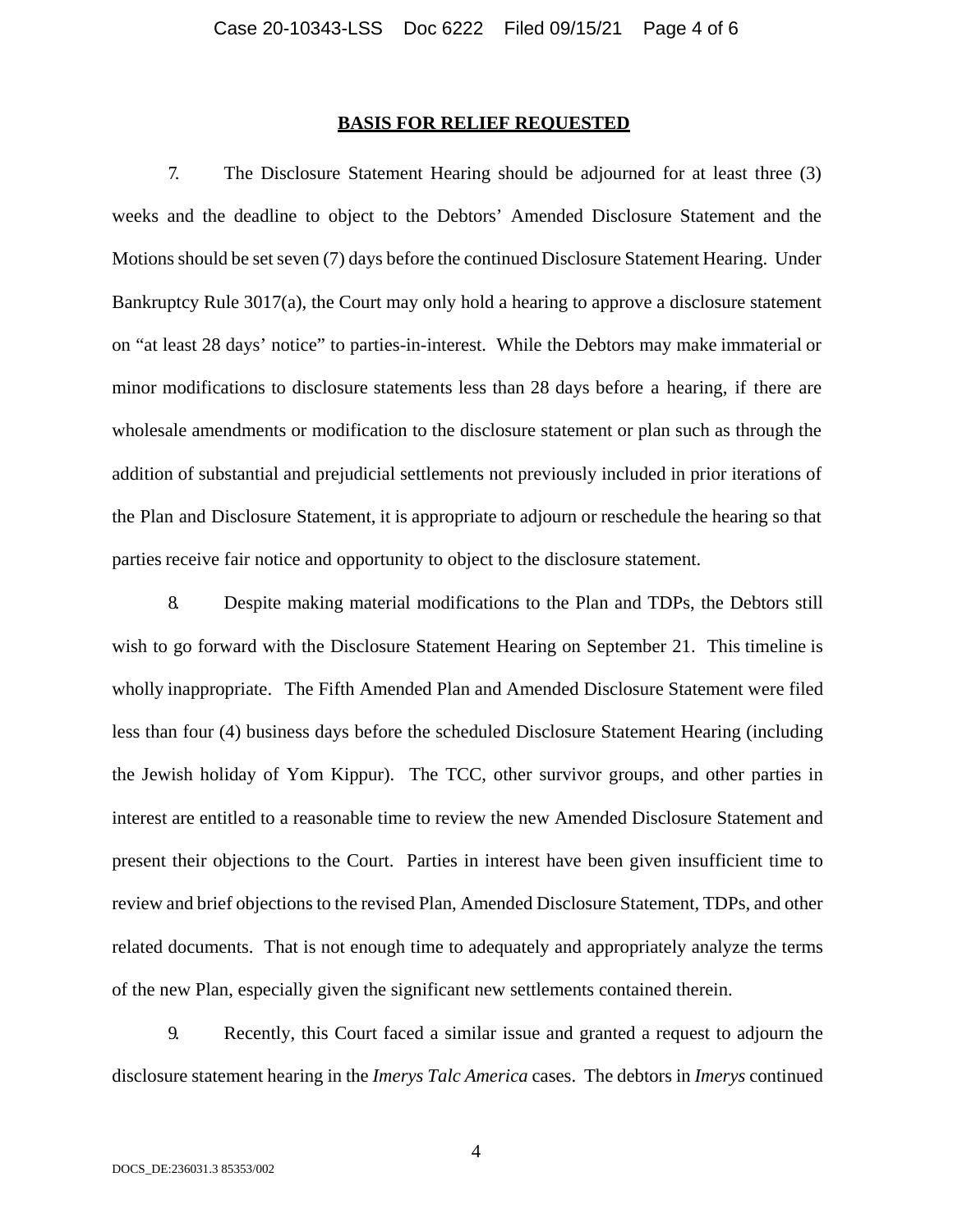### Case 20-10343-LSS Doc 6222 Filed 09/15/21 Page 5 of 6

making material changes to trust distribution procedures and dramatically amending the plan and disclosure statement on the eve of several hearings to approve the disclosure statement. This Court refused to consider the disclosure statement on such short notice, adjourning the hearing until parties had an opportunity to review the documents. *See* Transcript of Telephonic Conference at 45:16–48:4, *In re Imerys Talc America, Inc., et al.*, Case No. 19-10289 (LSS) (Bankr. D. Del. Oct. 7, 2020). As in *Imerys*, the Disclosure Statement Hearing should be adjourned until parties are given sufficient time to review the new Plan, Amended Disclosure Statement, and TDP.

10. The Court should not allow the Debtors to circumvent the notice requirements under Bankruptcy Rule 3017(a) by submitting material Plan and Disclosure Statement amendments without providing for an adequate opportunity for all parties to review those documents; that review requires an adjournment of the hearing. The Bankruptcy Rules require parties to receive sufficient notice and time to review all documents relevant to the revised Plan and object to the revised Disclosure Statement in advance of the hearing. *See* Bankruptcy Rule 3017(a). Per Bankruptcy Rule 3017(d), "Section 1125(c) of the Code requires that the entire approved disclosure statement be provided in connection with voting on a plan." *See* Comment to Rule 3017(d). In accordance with section 1125 of the Bankruptcy Code, the Court should adjourn the Disclosure Statement Hearing to a date that provides the TCC and other parties in interest a fair opportunity to review the new Plan documents and prepare objections.

#### **NOTICE**

11. Notice of this Motion has been provided to (a) the Debtors; (b) the Office of the United States Trustee; (c) counsel to the Official Committee of Unsecured Creditors; (d) counsel to the Future Claimants' Representative; (e) counsel to the Coalition; (f) counsel to the Ad Hoc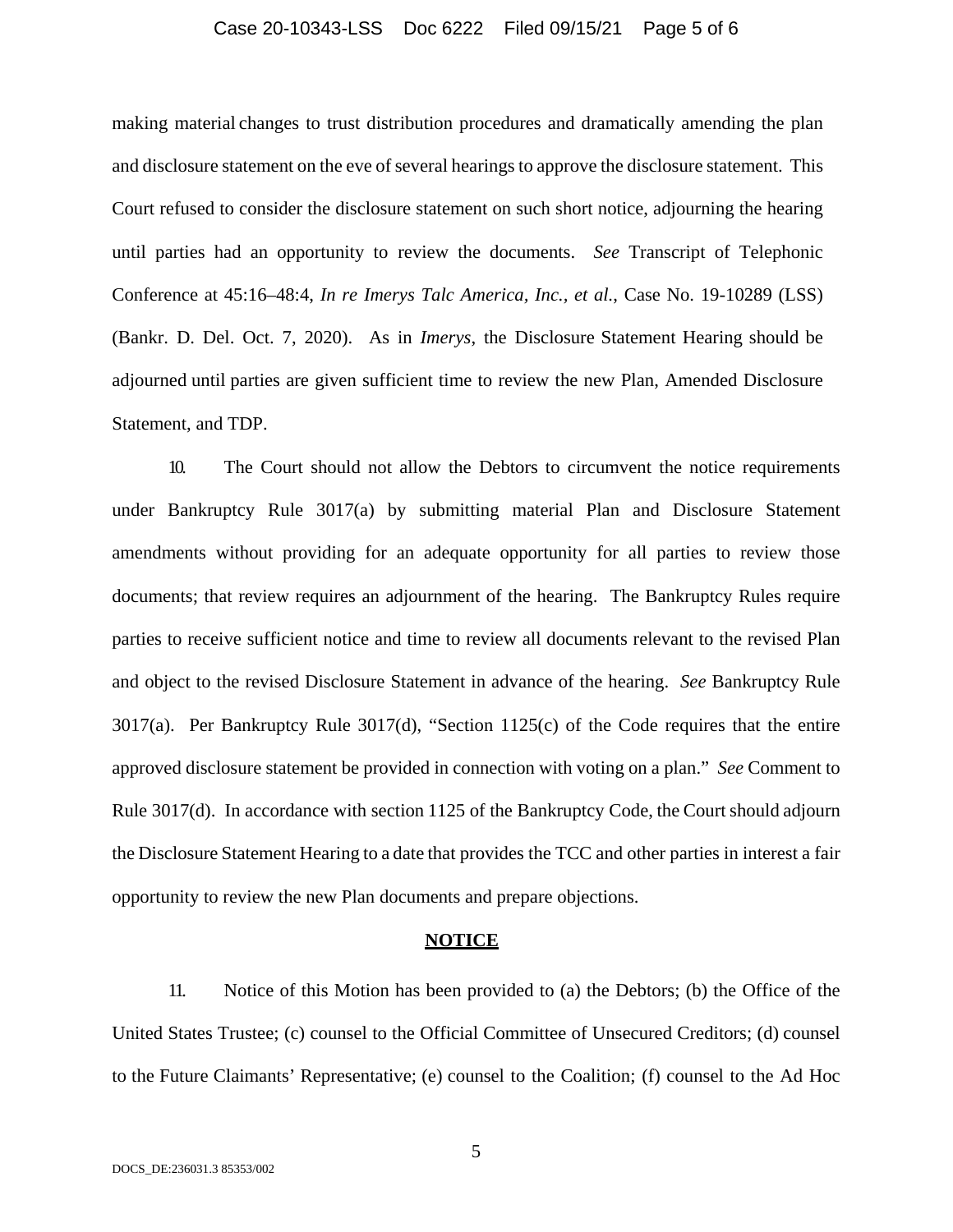Committee of Local Councils; and (g) all parties requesting notice in the Bankruptcy Cases pursuant to Bankruptcy Rule 2002. The TCC submits that no other or further notice is necessary under the circumstances.

#### **CONCLUSION**

WHEREFORE, for the reasons set forth herein, the TCC respectfully requests that the Court grant the relief requested herein and enter the Proposed Order adjourning the Disclosure Statement Hearing for at least three weeks and setting the date for the filing of objection to the Amended Disclosure Statement and the Motions seven (7) days before the Disclosure Statement Hearing.

#### Dated: September 15, 2021 PACHULSKI STANG ZIEHL & JONES LLP

*/s/ James E. O'Neill* 

James I. Stang (CA Bar No. 94435) Robert B. Orgel (CA Bar No. 10187) James E. O'Neill (DE Bar No. 4042) John W. Lucas (CA Bar No. 271038) 919 North Market Street, 17th Floor P.O. Box 8705 Wilmington, DE 19899-8705 (Courier 19801) Telephone: (302) 652-4100 Facsimile: (302) 652-4400 Email: jstang@pszjlaw.com rorgel@pszjlaw.com joneill@pszjlaw.com jlucas@pszjlaw.com

*Counsel for the Tort Claimants' Committee*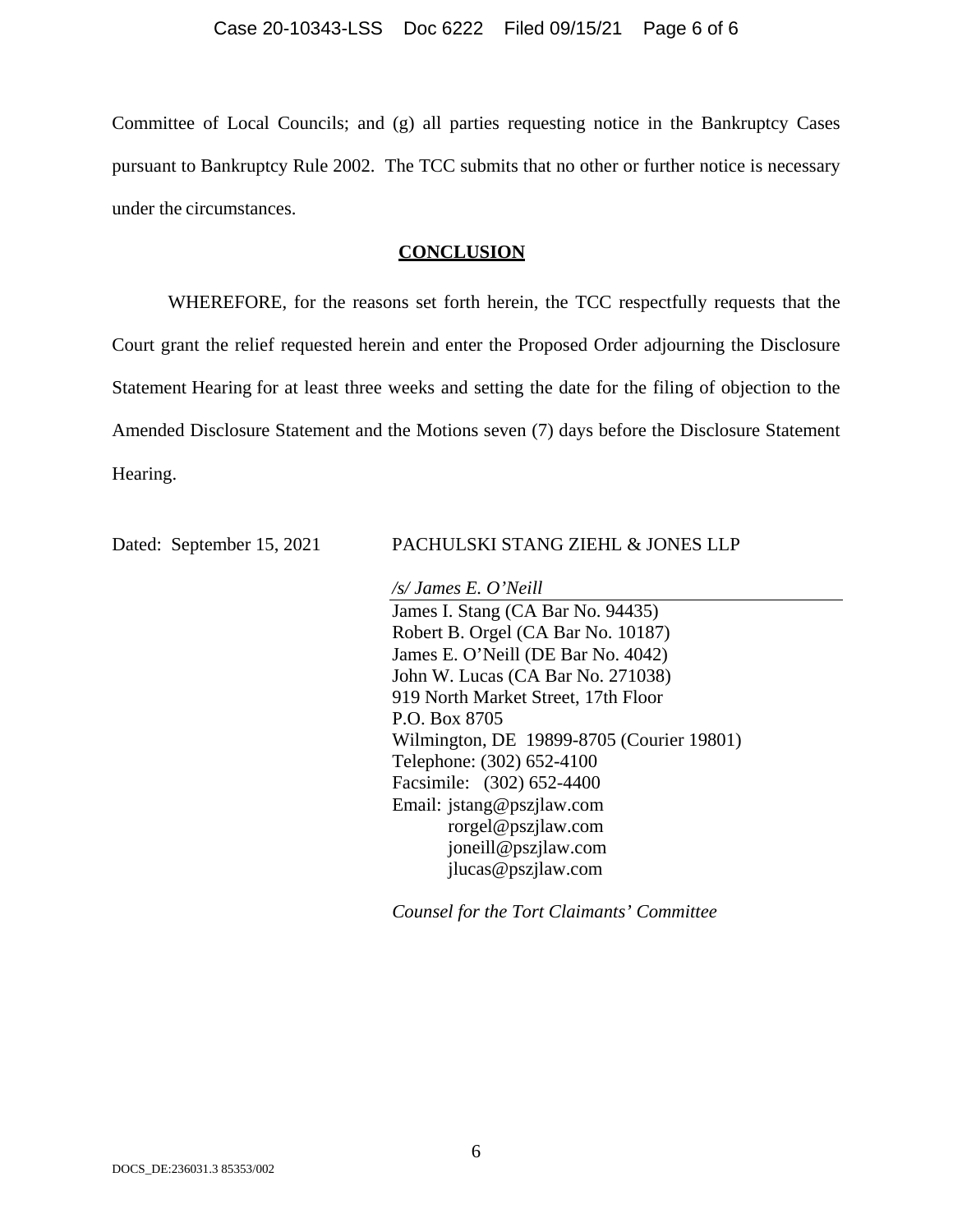# **EXHIBIT A**

**Proposed Order**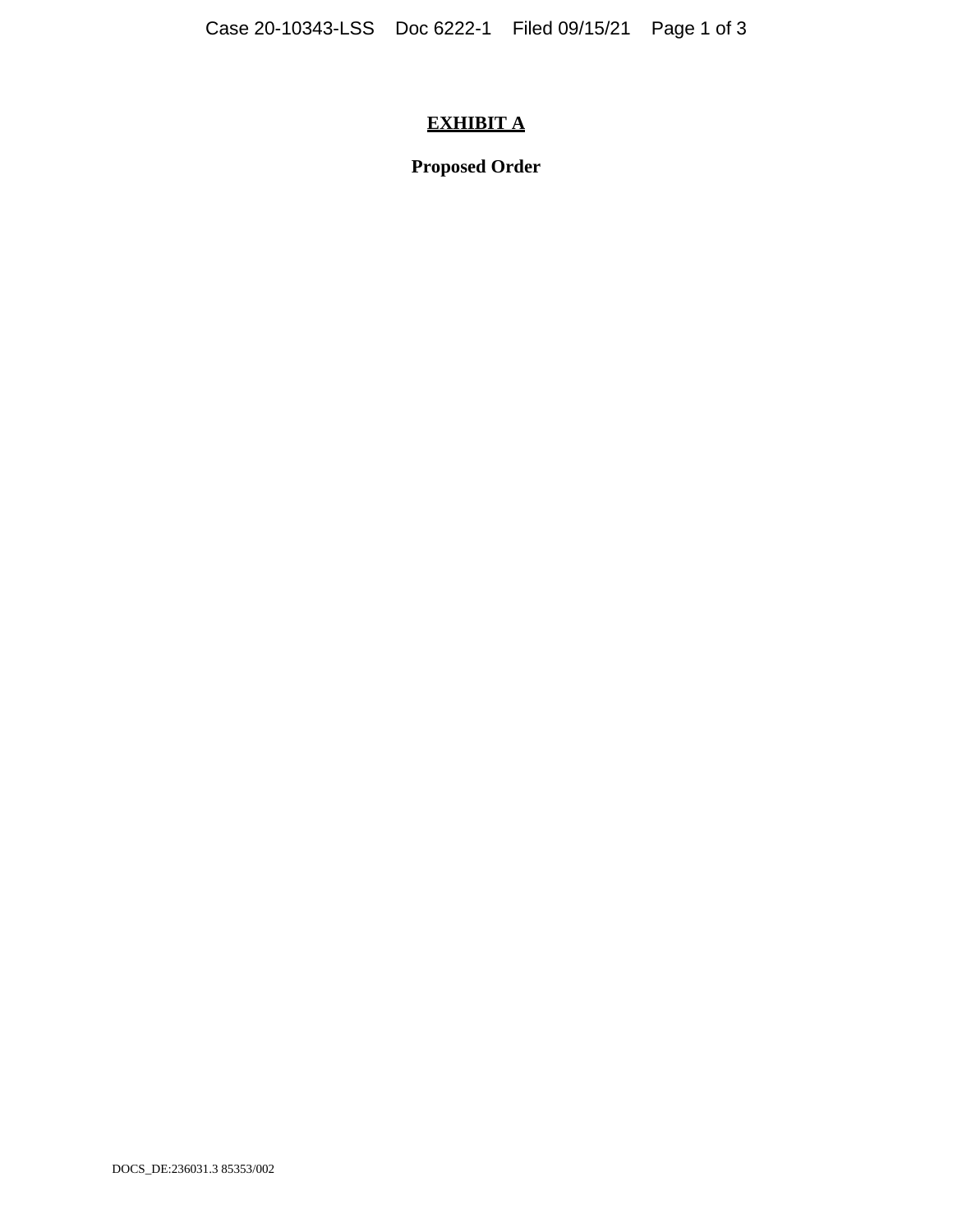### **IN THE UNITED STATES BANKRUPTCY COURT FOR THE DISTRICT OF DELAWARE**

In re:

### BOY SCOUTS OF AMERICA AND DELAWARE BSA, LLC,<sup>1</sup>

Chapter 11

Case No. 20-10343 (LSS)

Jointly Administered

Debtors.

**Re: Docket No. \_\_\_\_\_** 

# **ORDER GRANTING TORT CLAIMANTS' COMMITTEE'S MOTION TO ADJOURN THE HEARING TO CONSIDER APPROVAL OF DISCLOSURE STATEMENT AND SOLICITATION PROCEDURES FOR THE FIFTH AMENDED CHAPTER 11 PLAN OF REORGANIZATION FOR BOY SCOUTS OF AMERICA AND DELAWARE BSA, LLC**

Upon consideration of the motion to adjourn (the "**Motion to Adjourn**")<sup>2</sup> filed

by counsel for TCC for entry of an order adjourning the hearing to consider approval of the

Disclosure Statement (the "**Disclosure Statement Hearing**") now scheduled for September 21,

2021, as more fully set forth in the Motion to Adjourn; and due and sufficient notice of the

Motion to Adjourn having been provided under the particular circumstances; and it appearing

that no other or further notice need be provided; and the Court having jurisdiction to consider

the Motion to Adjourn and the relief requested therein in accordance with 28 U.S.C. §§

157 and 1334 and the *Amended Standing Order of Reference* from the United States District

Court for the District of Delaware dated as of February 29, 2012; and consideration of the

Motion to Adjourn and the relief requested therein being a core proceeding under 28 U.S.C. §

157(b)(2); and this Court's entry of a final order being consistent with Article III of the United

l

<sup>&</sup>lt;sup>1</sup> The Debtors in these chapter 11 cases, together with the last four digits of each Debtor's federal tax identification number, are as follows: Boy Scouts of America (6300) and Delaware the BSA, LLC (4311). The Debtors' mailing address is 1325 West Walnut Hill Lane, Irving, Texas 75038.

<sup>&</sup>lt;sup>2</sup> Capitalized terms used but not otherwise defined herein shall have the meaning given to those terms in the Motion to Adjourn.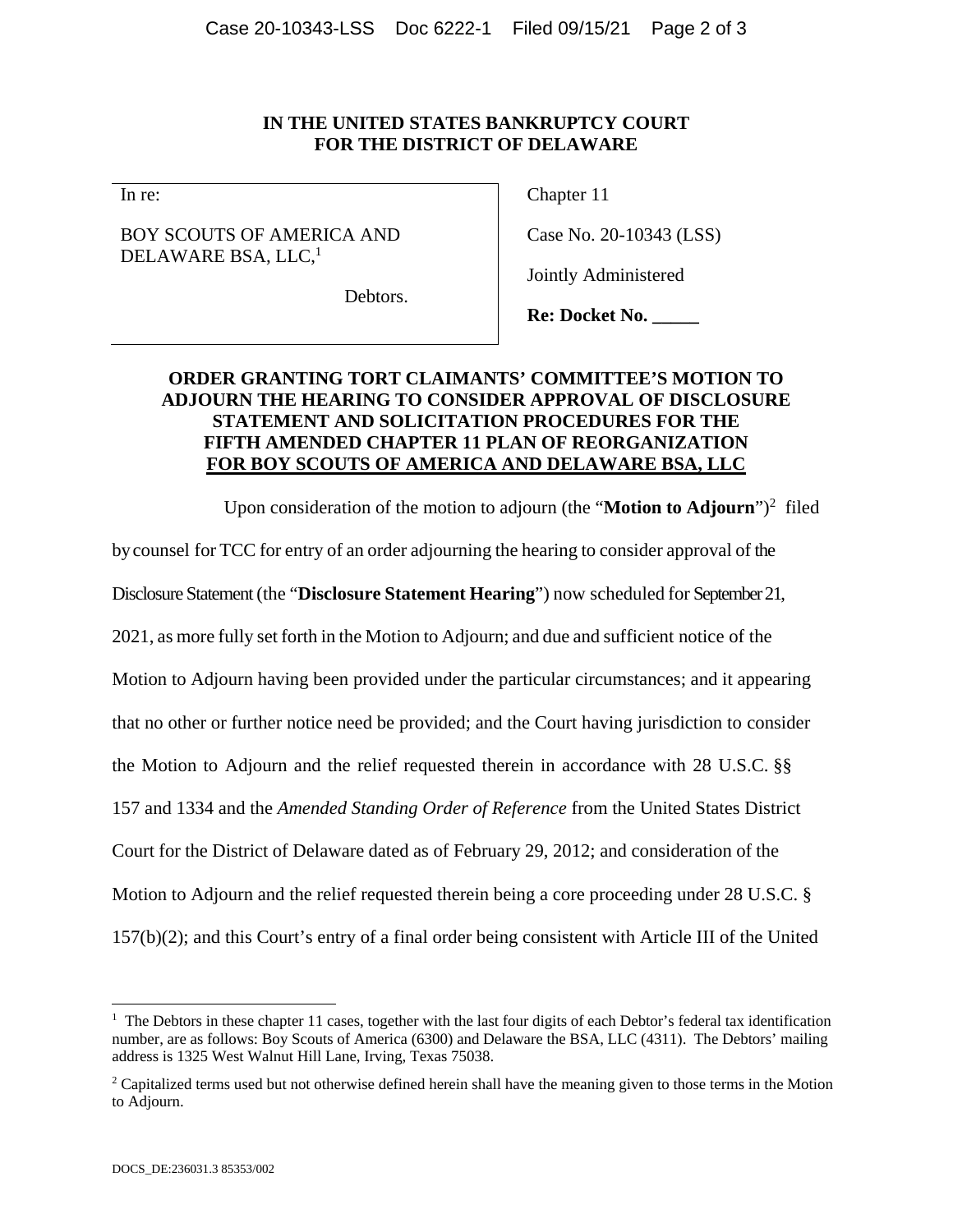#### Case 20-10343-LSS Doc 6222-1 Filed 09/15/21 Page 3 of 3

States Constitution; and venue being proper before this Court under 28 U.S.C. §§ 1408 and 1409; and a hearing having been scheduled and, to the extent necessary, held to consider the relief requested in the Motion to Adjourn (the "**Hearing**"); and upon the record of the Hearing (if any was held) and all of the proceedings before the Court; and the legal and factual bases set forth in the Motion to Adjourn and at the Hearing (if any was held) having established just cause for the relief granted herein; and after due deliberation thereon and sufficient cause appearing therefor, it is HEREBY ORDERED THAT:

1. The Motion to Adjourn is GRANTED as set forth herein.

2. The Disclosure Statement Hearing shall be adjourned from September 21, 2021, to \_\_\_\_\_\_\_\_\_\_ \_\_\_ , 2021. Parties in interest may file objections to approval of the Amended Disclosure Statement and the Motions on or before \_\_\_\_\_\_\_\_\_\_\_\_\_\_\_\_\_\_\_\_\_\_\_\_\_\_\_\_\_\_\_, 2021.

3. The terms and conditions of this Order shall be immediately effective and enforceable upon its entry.

4. The Court shall retain exclusive jurisdiction over matters pertaining to this Order.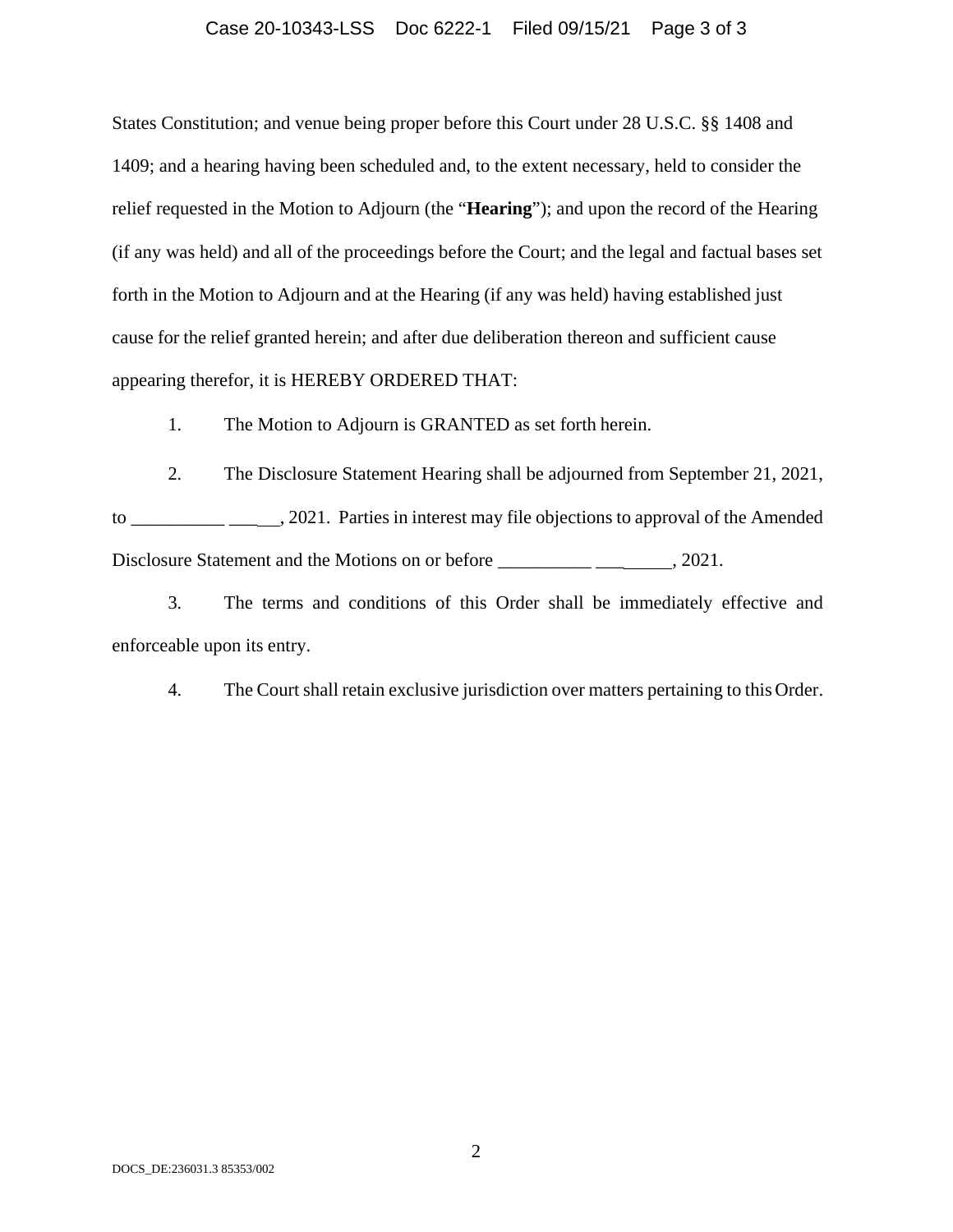### **IN THE UNITED STATES BANKRUPTCY COURT FOR THE DISTRICT OF DELAWARE**

In re:

BOY SCOUTS OF AMERICA AND DELAWARE BSA, LLC,<sup>1</sup>

Chapter 11

Case No. 20-10343 (LSS)

Jointly Administered

Debtors.

# **CERTIFICATE OF SERVICE**

I, James E. O'Neill, hereby certify that on the 15th day of September, 2021, I

caused a copy of the following document(s) to be served on the individual(s) on the attached

service list(s) in the manner indicated:

**Tort Claimants' Committee's Motion to Adjourn the Hearing to Consider Approval of Disclosure Statement and Solicitation Procedures for the Fifth Amended Chapter 11 Plan of Reorganization for Boy Scouts of America and Delaware BSA, LLC** 

> */s/ James E. O'Neill*  James E. O'Neill (DE Bar No. 4042)

l

<sup>&</sup>lt;sup>1</sup> The Debtors in these chapter 11 cases, together with the last four digits of each Debtor's federal tax identification number, are as follows: Boy Scouts of America (6300) and Delaware BSA, LLC (4311). The Debtors' mailing address is 1325 West Walnut Hill Lane, Irving, Texas 75038.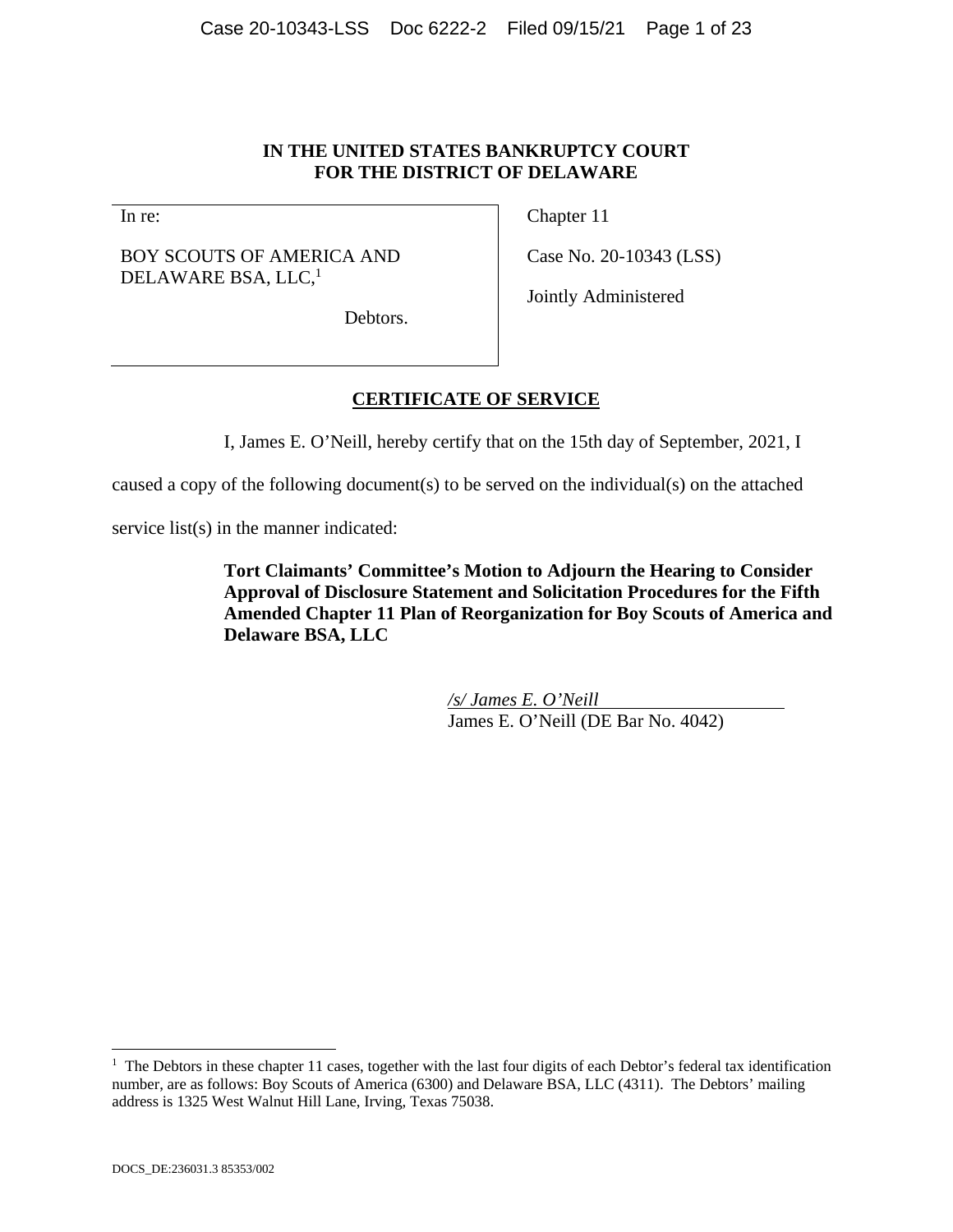Boy Scouts of America and Delaware BSA, LLC 2002 Service List EXPEDITED Case No. 20-10343 (LSS) Document No. 227583.2 003 – Express Mail 005 – Overnight Delivery 263 – Emails

(Counsel to Tort Claimants Committee) James I. Stang, Esq. Robert B. Orgel, Esq. James O'Neill, Esq. John W. Lucas, Esq. John A. Morris, Esq. Linda Cantor, Esq. Kenneth Brown, Esq. Ilan Scharf, Esq. Pachulski Stang Ziehl & Jones LLP 919 North Market Street, 17th Floor Wilmington, DE 19801 **Email:** jstang@pszjlaw.com; jo'neill@pszjlaw.com; rorgel@pszjlaw.com; jlucas@pszjlaw.com; jmorris@pszjlaw.com; lcantor@pszjlaw.com; kbrown@pszjlaw.com; ischarf@pszlaw.com

### **EXPRESS MAIL**

The County Commission of Fayette County Attn: President P.O. Box 307 Fayetteville, WV 25840

### **EXPRESS MAIL**

Internal Revenue Service Centralized Insolvency Operation P.O. Box 7346 Philadelphia, PA 19101-7346

### **EXPRESS MAIL**

William Russell Hill (#875698) Florida State Prison P.O. Box 800 Raiford, FL 32083-0800

#### **OVERNIGHT DELIVERY**

United States Dept. of Justice 950 Pennsylvania Ave, NW Room 2242 Washington, DC 20530-0001

#### **OVERNIGHT DELIVERY**

John A. Vos 1430 Lincoln Avenue San Rafael, CA 94901

### **OVERNIGHT DELIVERY**

JPMorgan Chase Bank, NA Phil Martin 10 S Dearborn Street Mail Code Il1-1415 Chicago, IL 60603

### **OVERNIGHT DELIVERY**

(Counsel to Boy Scouts of America San Diego – Imperial Council; Three Harbors Council Inc. Boy Scouts of America) Richard J. Bernard, Esq. Foley & Lardner LLP 90 Park Avenue New York, NY 10016

#### **OVERNIGHT DELIVERY**

(Counsel to Jane Doe) Cindy L. Robinson, Esq. Doug Mahoney, Esq. Robinson Mahoney PLLC 1210 Post Road Fairfield, CT 06824

#### **EMAIL**

(Counsel to Certain Claimants) Tad Thomas, Esq. Louis C. Schneider, Esq. Thomas Law Office, PLLC 9418 Norton Commons Blvd, Suite 200 Louisville, KY 40059 **Email:** tad@thomaslawoffices.com; lou.schneider@thomaslawoffices.com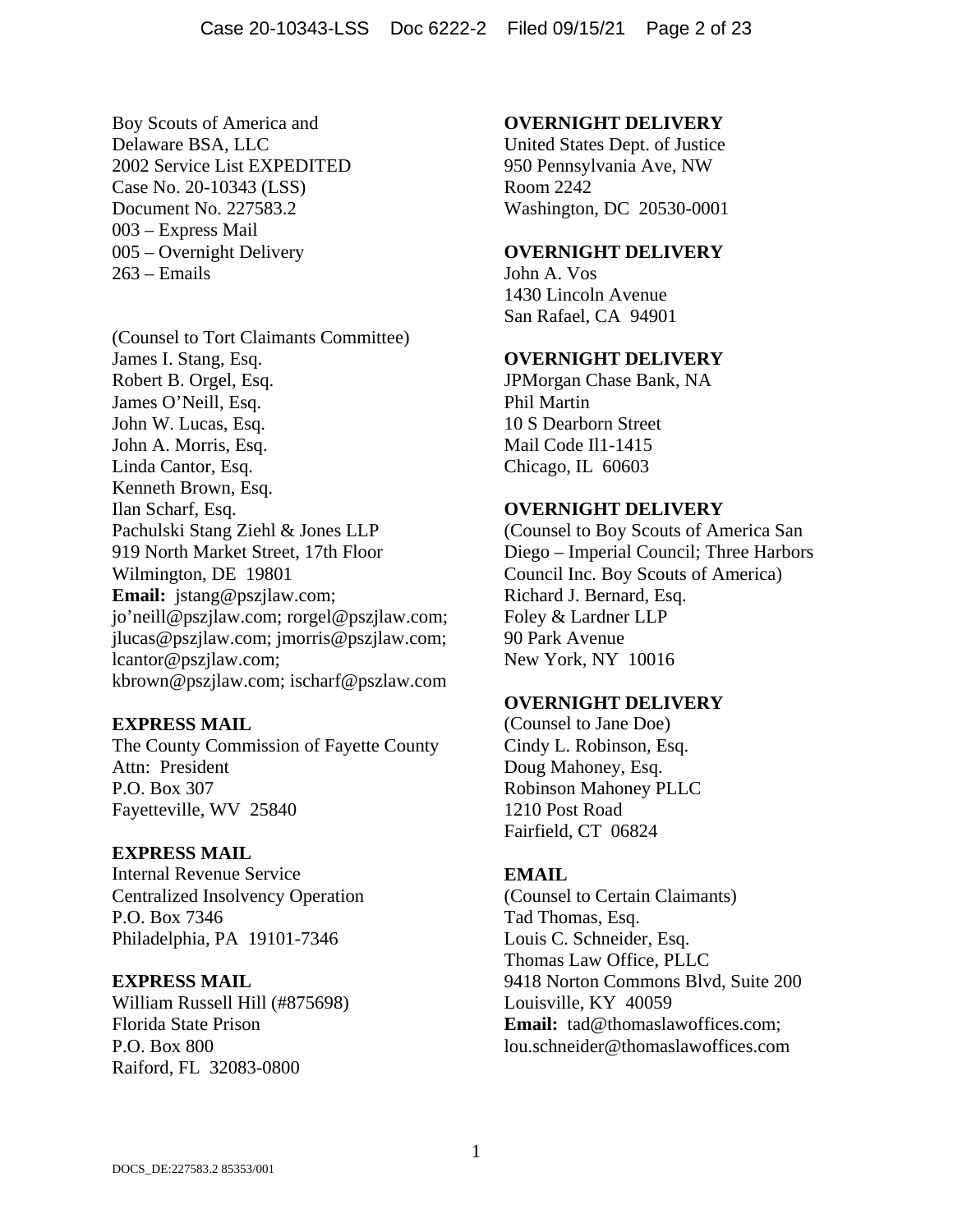Pension Benefit Guaranty Corp Patricia Kelly, CFO Cassandra Burton Craig Fessenden 1200 K Street NW Washington, DC 20005 **Email:** kelly.patricia@pbgc.gov; burton.cassandra@pbgc.gov; fessenden.craig@pbgc.gov

### **EMAIL**

(Counsel to the Debtors) Derek C. Abbott, Esq. Joseph Charles Barsalona II, Esq. Andrew R. Remming, Esq. Paige Noelle Topper, Esq. Morris, Nichols, Arsht & Tunnell 1201 N. Market Street Wilmington, DE 19899 **Email:** dabbott@mnat.com; jbarsalona@mnat.com; aremming@mnat.com; ptopper@mnat.com

#### **EMAIL**

(Counsel to the Debtors) Thomas A. Labuda, Esq. Karim Basaria, Esq. Sidley Austin One South Dearborn Street Chicago, IL 60603 **Email:** tlabuda@sidley.com; kbasaria@sidley.com

### **EMAIL**

(Counsel to Sequoia Council of Boy Scouts, Inc.) Jan T. Perkins, Esq. Baker Manock & Jensen, PC 5260 N Palm Ave, Suite 421 Fresno, CA 93704 **Email:** jperkins@bakermanock.com

### **EMAIL**

(Counsel to National Surety Corporation) Todd C. Jacobs, Esq. John E. Bucheit, Esq. Bradley Riley Jacobs PC 500 W. Madison Street, Suite 1000 Chicago, IL 60661 **Email:** tjacobs@bradleyriley.com; jbucheit@bradleyriley.com

### **EMAIL**

(Counsel to Chickasaw Council, Boy Scouts of America) Daniel W. Van Horn, Esq. Butler Snow LLP P.O. Box 171443 Memphis, TN 38187-1443 **Email:** danny.vanhorn@butlersnow.com

# **EMAIL**

(Counsel to Chickasaw Council, Boy Scouts of America) Jason P. Hood, Esq. Davies Hood PLLC 22 N. Front Street, Suite 620 Memphis, TN 38103-2100 **Email:** jason.hood@davieshood.com

### **EMAIL**

(Counsel to Girl Scouts of the United States of America) Eric Lopez Schnabel, Esq. Alessandra Glorioso, Esq. Dorsey & Whitney LLP 300 Delaware Ave, Suite 1010 Wilmington, DE 19801 **Email:** schnabel.eric@dorsey.com; glorioso.alessandra@dorsey.com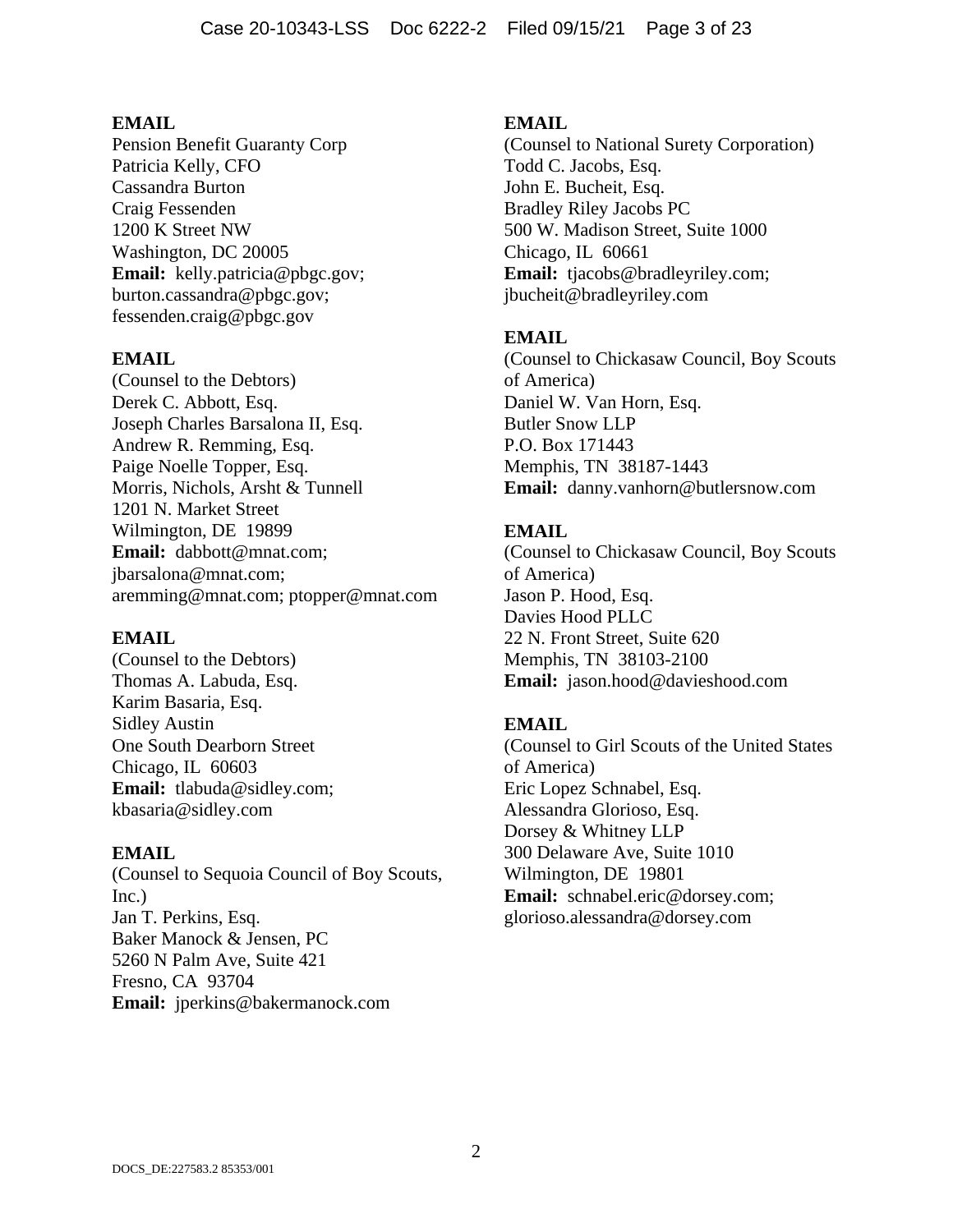(Counsel to Girl Scouts of the United States of America) Bruce R Ewing, Esq. Dorsey & Whitney LLP 51 W 52nd Street New York, NY 10019 **Email:** ewing.bruce@dorsey.com

# **EMAIL**

(Counsel to Old Republic Insurance Company) Margaret M. Anderson, Esq. Fox Swibel Levin & Carroll LLP 200 W Madison Street, Suite 3000 Chicago, IL 60606 **Email:** panderson@foxswibel.com

# **EMAIL**

(Counsel to Certain Claimants, Joseph Kaminski and Other Claimants, Claimant J.M.; Certain Claimants S. H. (SA Claim No. 21108), R. W. (SA Claim No 70996), R. B. (SA Claim No 24629)) Raeann Warner, Esq. Thomas Crumplar, Esq. Jacobs & Crumplar, P.A. 750 Shipyard Drive, Suite 200 Wilmington, DE 19801 **Email:** raeann@jcdelaw.com; tom@jcdelaw.com

### **EMAIL**

(Counsel to Certain Claimants, Joseph Kaminski and Other Claimants, Claimant J.M.; Certain Claimants S. H. (SA Claim No. 21108), R. W. (SA Claim No 70996), R. B. (SA Claim No 24629)) Thomas S. Neuberger, Esq. Stephen J. Neuberger, Esq. The Neuberger Firm 17 Harlech Drive Wilmington, DE 19807 **Email:** tsn@neubergerlaw.com sjn@neubergerlaw.com

# **EMAIL**

(Counsel to JPMorgan Chase Bank, NA) Nora Crawford, Esq. Norton Rose Fulbright US LLP 1301 Avenue of the Americas New York, NY 10019-6022 **Email:** nora.crawford@nortonrosefulbright.com

# **EMAIL**

(Counsel to The Church of Jesus Christ of Latter-day Saints) Jeffrey E Bjork, Esq. Kimberly A Posin, Esq. Nicholas J Messana, Esq. Latham & Watkins LLP 355 S Grand Ave, Suite 100 Los Angeles, CA 90071-1560 **Email:** jeff.bjork@lw.com; kim.posin@lw.com; nicholas.messana@lw.com

# **EMAIL**

(Counsel to The Church of Jesus Christ of Latter-day Saints) Adam J Goldberg, Esq. Latham & Watkins LLP 1271 Avenue of the Americas New York, NY 10020-1401 **Email:** adam.goldberg@lw.com

# **EMAIL**

(Counsel to Houston Liens, Montgomery County, Harris County, Orange County, Cleveland ISD, Fort Bend County) John P. Dillman, Esq. Linebarger Goggan Blair & Sampson, LLP P.O. Box 3064 Houston, TX 77253-3064 **Email:** houston\_bankruptcy@publicans.com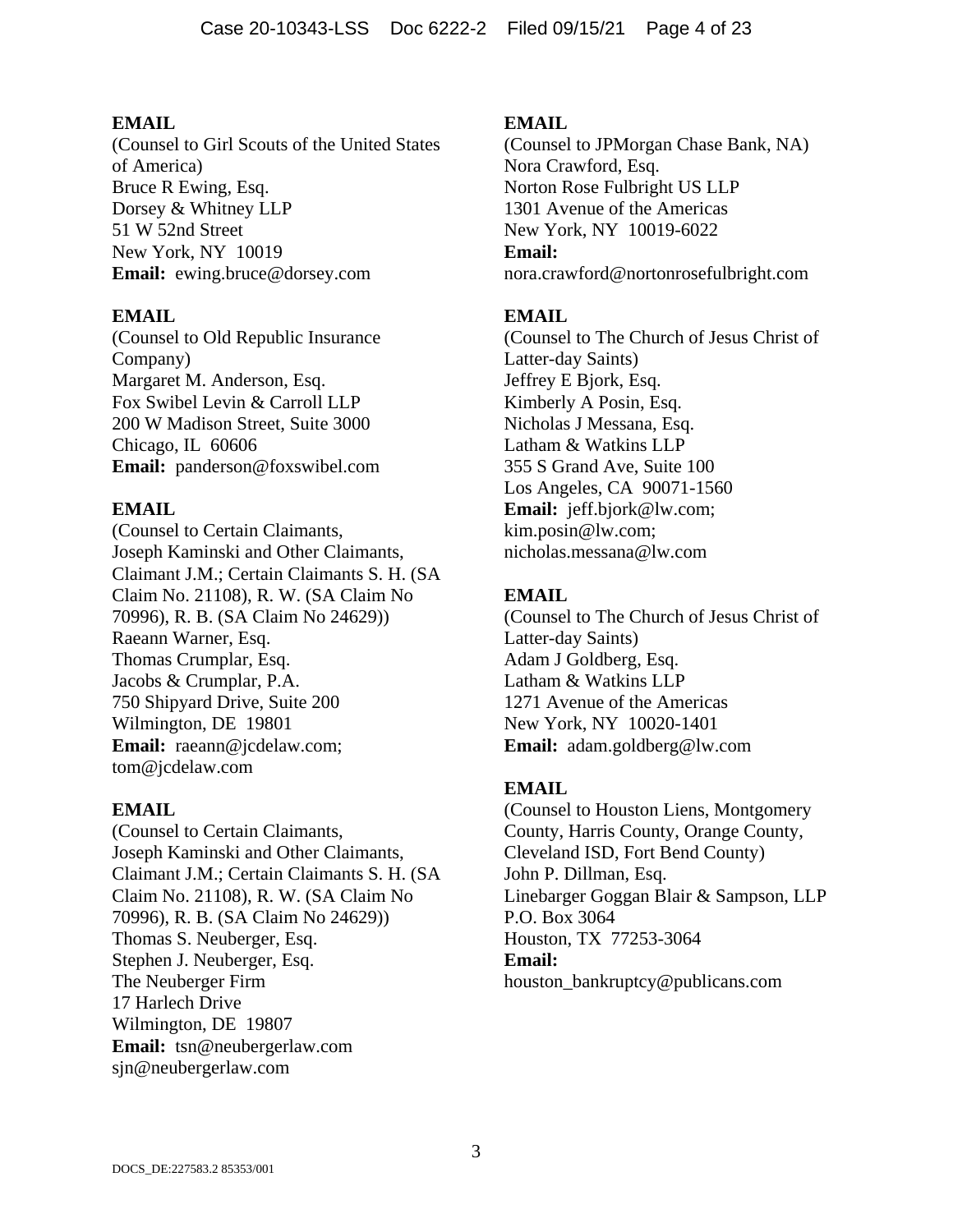(Counsel to Dallas County) Elizabeth Weller, Esq. Linebarger Goggan Blair & Sampson, LLP 2777 N. Stemmons Freeway, Suite 1000 Dallas, TX 75207 **Email:** dallas.bankruptcy@publicans.com

### **EMAIL**

(Counsel to Sun Life Assurance Company of Canada) Paul W Carey, Esq. Mirick, O'Connell, DeMallie & Lougee, LLP 100 Front Street Worcester, MA 01608 **Email:** pcarey@mirickoconnell.com

# **EMAIL**

(Counsel to Sun Life Assurance Company of Canada) Kate P Foley, Esq. Mirick, O'Connell, DeMallie & Lougee, LLP 1800 W Park Drive, Suite 400 Westborough, MA 01581 **Email:** kfoley@mirickoconnell.com

### **EMAIL**

(Counsel to Old Republic Insurance Company) Brya M. Keilson, Esq. Morris James LLP 500 Delaware Ave, Suite 1500 Wilmington, DE 19801 **Email:** bkeilson@morrisjames.com

### **EMAIL**

(Counsel to JPMorgan Chase Bank, NA) Kristian Gluck, Esq. Ryan Manns, Esq. Norton Rose Fulbright US LLP 2200 Ross Ave, Suite 3600 Dallas, TX 75201-7932 **Email:** kristian.gluck@nortonrosefulbright.com;

ryan.manns@nortonrosefulbright.com

# **EMAIL**

Office of the U.S. Trustee David L. Buchbinder, Esq. Hannah Mufson McCollum, Esq. 844 King Street, Suite 2207 Lockbox 35 Wilmington, DE 19801 **Email:** david.l.buchbinder@usdoj.gov; hannah.mccollum@usdoj.gov

# **EMAIL**

(Counsel to National Surety Corporation and Allianz Global Risks US Insurance Company) David M. Fournier, Esq. Marcy J. McLaughlin Smith, Esq. Troutman Pepper Hamilton Sanders LLP 1313 Market Street, Suite 5100 P.O. Box 1709 Wilmington, DE 19899-1709 **Email:** david.fournier@troutman.com; marcy.smith@troutman.com

### **EMAIL**

(Counsel to The Church of Jesus Christ of Latter-day Saints) Michael Merchant, Esq. Brett Haywood, Esq. Richards, Layton & Finger, PA One Rodney Square 920 N King Street Wilmington, DE 19801 **Email:** merchant@rlf.com; haywood@rlf.com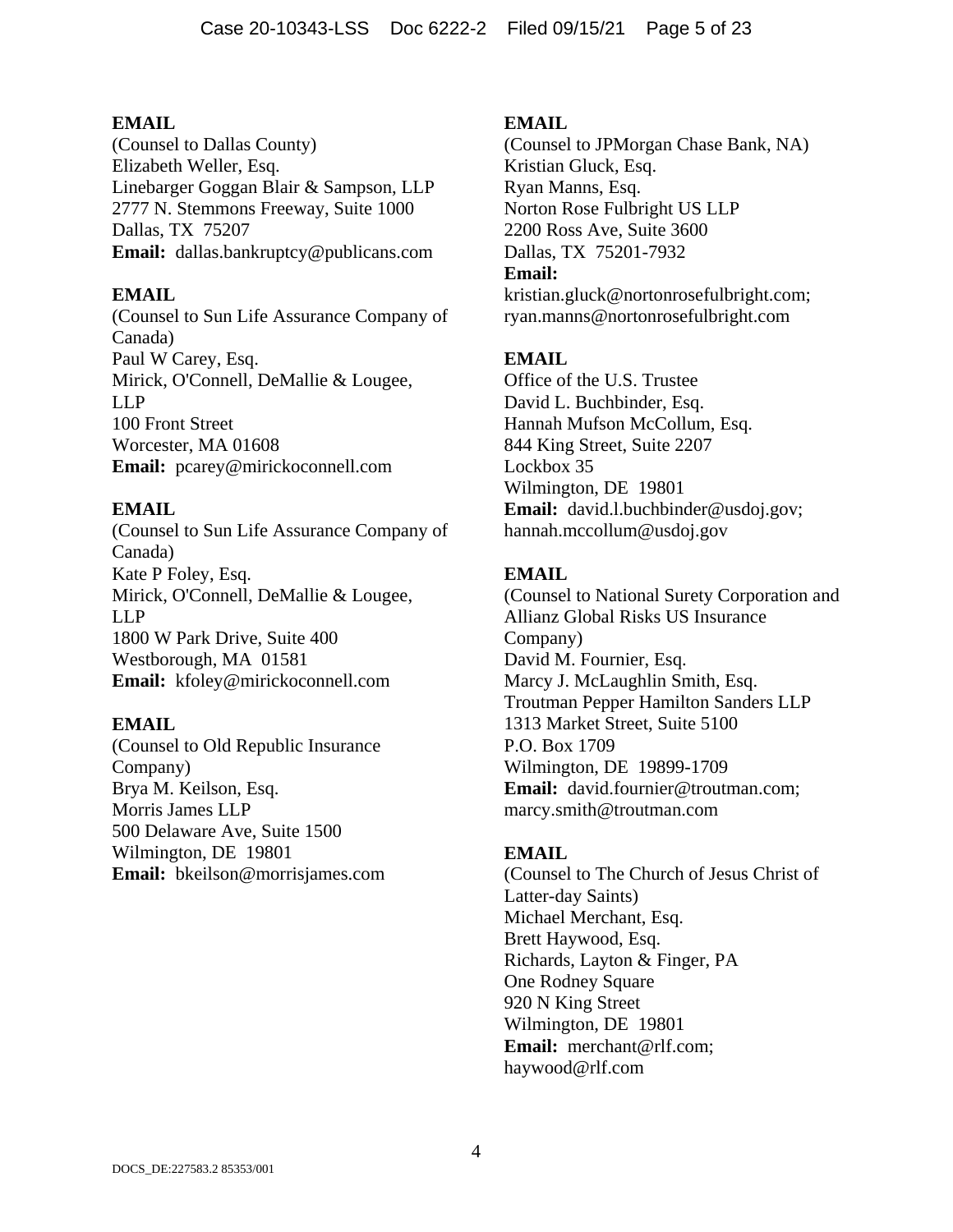Sequoia Counsel of Boy Scouts, Inc. Michael Marchese 6005 N Tamera Ave Fresno, CA 93711 **Email:** michael.marchese@scouting.org

# **EMAIL**

(Counsel to Twin City Fire Insurance Company, First State Insurance Company, Hartford Accident and Indemnity Company) Eric S. Goldstein, Esq. Shipman & Goodwin LLP One Constitution Plaza Hartford, CT 06103-1919 **Email:** egoldstein@goodwin.com; bankruptcy@goodwin.com; bankruptcyparalegal@goodwin.com

# **EMAIL**

Synchrony Bank c/o PRA Receivables Management, LLC Valerie Smith PO Box 41021 Norfolk, VA 23541 **Email:** claims@recoverycorp.com

# **EMAIL**

(Counsel to The County Commission Of Fayette County) John Stump, Esq. Steptoe & Johnson PLLC Chase Tower - Eighth Floor 707 Virginia Street E. Charleston, WV 25301 **Email:** john.stump@steptoe-johnson.com

# **EMAIL**

(Counsel to National Surety Corporation and Allianz Global Risks US Insurance Company) Harris B. Winsberg, Esq. Troutman Pepper Hamilton Sanders LLP 600 Peachtree Street NE, Suite 3000 Atlanta, GA 30308 **Email:** harris.winsberg@troutman.com

# **EMAIL**

US Attorney for Delaware David C. Weiss, Esq. Hercules Building 1313 N. Market Street, Suite 400 Wilmington, DE 19801 **Email:** usade.ecfbankruptcy@usdoj.gov

# **EMAIL**

(Counsel to Ad Hoc Committee of Local Councils of the Boy Scouts of America) Richard Mason, Esq. Douglas Mayer, Esq. Joseph C. Celentino, Esq. Wachtell, Lipton, Rosen & Katz 51 W 52nd Street New York, NY 10019 **Email:** rgmason@wlrk.com; dkmayer@wlrk.com; jccelentino@wlrk.com

# **EMAIL**

(Counsel to Sequoia Council of Boy Scouts, Inc.) Riley C. Walter, Esq. Wanger Jones Helsley, PC. 265 E River Park Circle, Suite 310 Fresno, CA 93720 **Email:** rwalter@wjhattorneys.com

# **EMAIL**

(Counsel to JPMorgan Chase Bank, NA) Matthew Ward, Esq. Morgan Patterson, Esq. Womble Bond Dickinson (US) LLP 1313 N Market Street, Suite 1200 Wilmington, DE 19801 **Email:** matthew.ward@wbd-us.com; morgan.patterson@wbd-us.com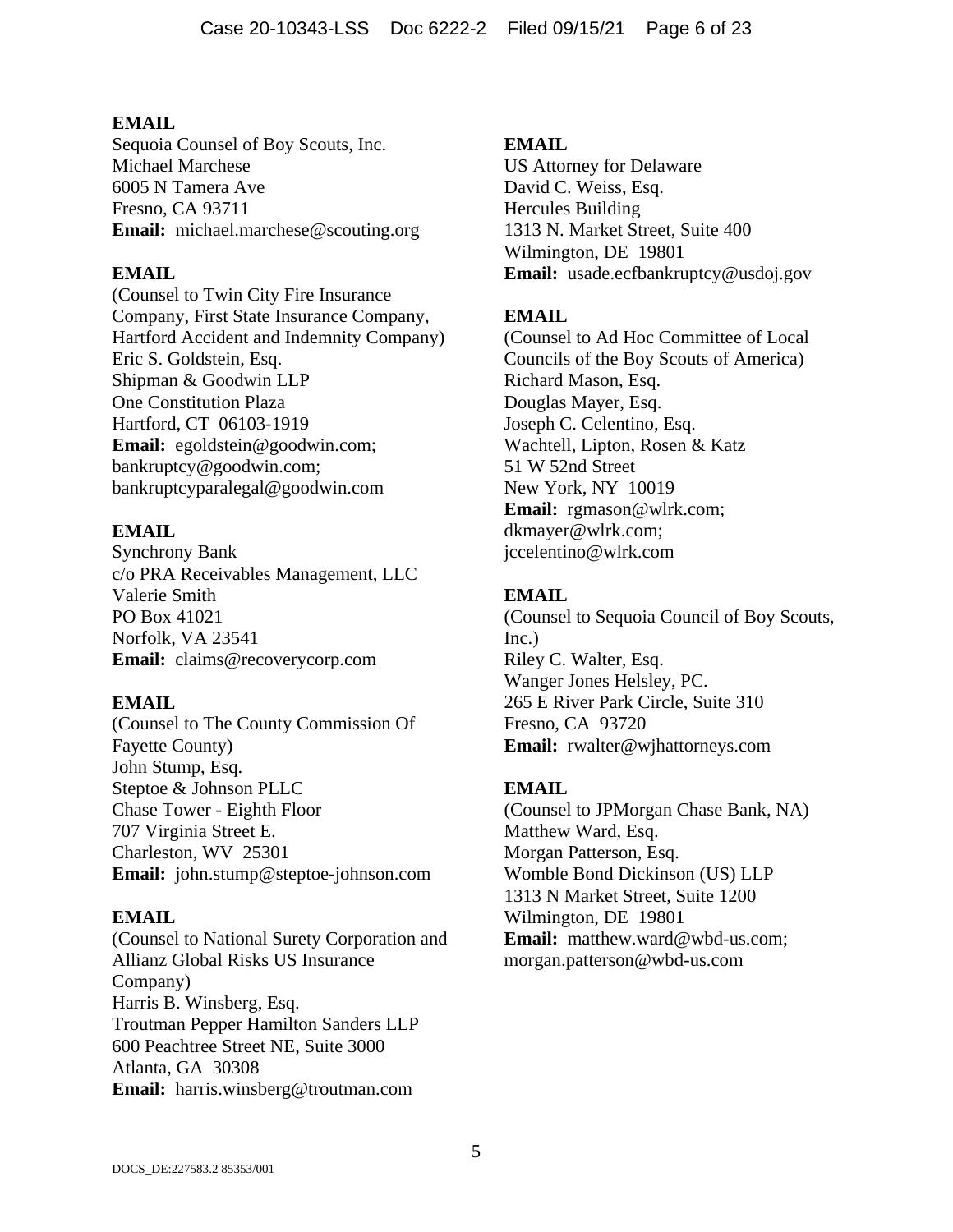James L. Patton, Jr., Esq. Robert Brady, Esq. Edwin Harron, Esq. Young Conaway Stargatt & Taylor Rodney Square 1000 N King Street Wilmington, DE 19801 **Email:** jpatton@ycst.com; rbrady@ycst.com; eharron@ycst.com

# **EMAIL**

(Counsel to Boy Scouts of America San Diego – Imperial Council; Three Harbors Council Inc. Boy Scouts of America) Victor Vilaplana, Esq. Foley & Lardner LLP 3579 Valley Centre Drive, Suite 300 San Diego, CA 92130 **Email:** vavilaplana@foley.com

### **EMAIL**

Steven A. Ginther, Esq. Missouri Department of Revenue Bankruptcy Unit General Counsel's Office 301 W. High Street, Room 670 PO Box 475 Jefferson, City, MO 65105-0475 **Email:** deecf@dor.mo.gov

### **EMAIL**

(Counsel to Chief Seattle Council, Boy Scouts of America) Bruce W. Leaverton, Esq. Karr Tuttle Campbell, P.S. 701 Fifth Avenue, Suite 3300 Seattle, WA 98104 **Email:** bleaverton@karrtuttle.com

### **EMAIL**

(Counsel to Marco Romero, Jr. and Audrey Romero; The Roman Catholic Diocese of Brooklyn, New York and The Roman Catholic Archbishop of Los Angeles) Patrick A. Jackson, Esq. Faegre Drinker Biddle & Reath LLP 222 Delaware Avenue, Suite 1410 Wilmington, DE 19801-1621 **Email:** patrick.jackson@faegredrinker.com

# **EMAIL**

Deb Secrest Commonwealth of Pennsylvania Department of Labor and Industry Collections Support Unit 651 Boas Street, Room 925 Harrisburg, PA 17121 **Email:** ra-li-ucts-bankrupt@state.pa.us

# **EMAIL**

(Counsel to Pearson Education, Inc.; NCS Pearson, Inc.) Jeffrey R. Waxman, Esq. Eric J. Monzo, Esq. Morris James LLP 500 Delaware Ave, Suite 1500 Wilmington, DE 19801 **Email:** jwaxman@morrisjames.com; emonzo@morrisjames.com

### **EMAIL**

(Counsel to Pearson Education, Inc.; NCS Pearson, Inc.) Angela Z. Miller, Esq. Phillips Lytle LLP One Canalside 125 Main Street Buffalo, NY 14203 **Email:** amiller@phillipslytle.com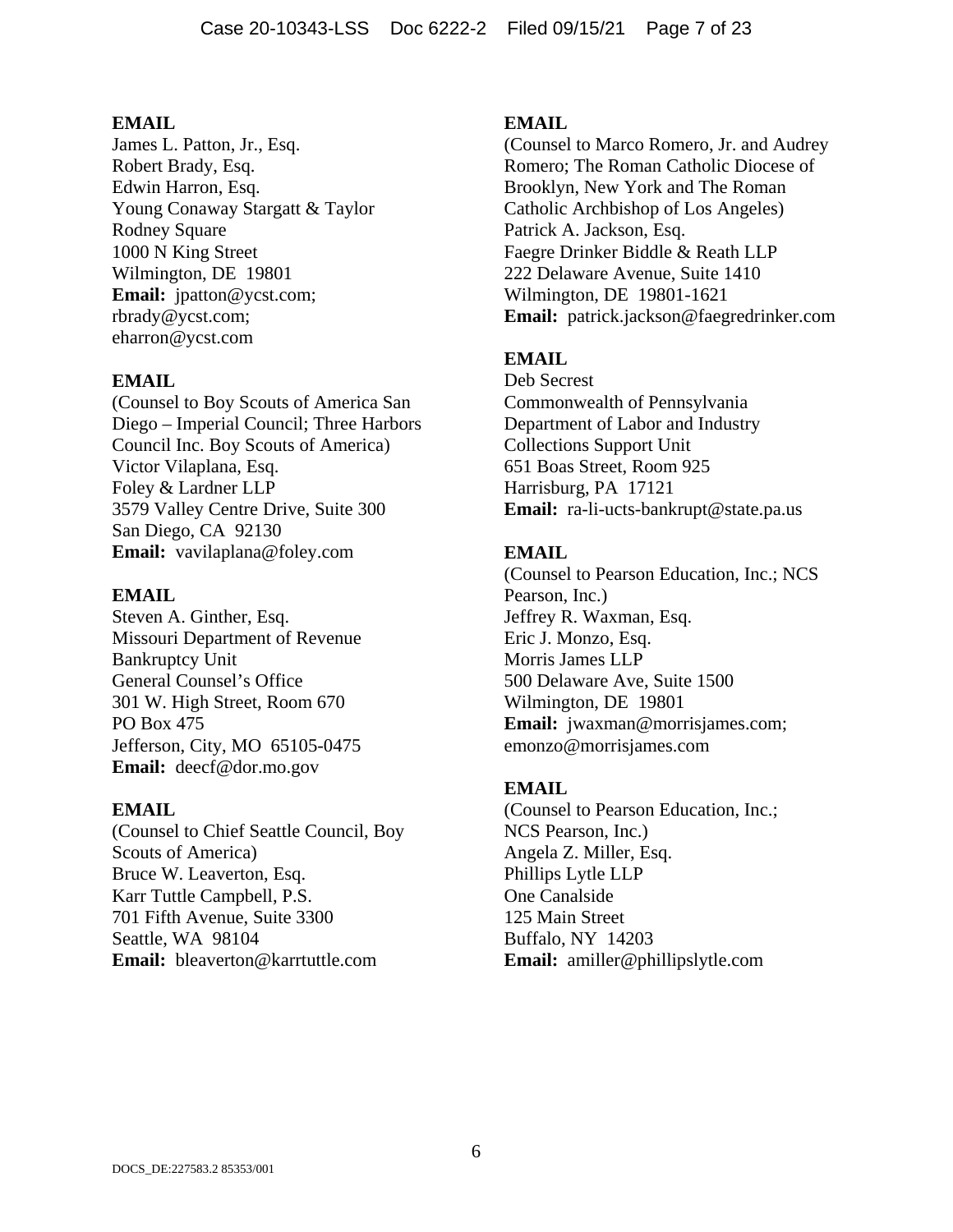(Counsel to Waste Management; and Coalition of Abused Scouts for Justice) Rachel B. Mersky, Esq. Monzack Mersky Browder and Hochman, P.A 1201 N. Orange Street, Suite 400 Wilmington, DE 19801 **Email:** rmersky@monlaw.com

### **EMAIL**

(Counsel to Twin City Fire Insurance Company, First State Insurance Company, Hartford Accident and Indemnity Company) James P. Ruggeri, Esq. Joshua D. Weinberg, Esq. Abigail W. Williams, Esq. Shipman & Goodwin LLP 1875 K Street, NW, Suite 600 Washington, DC 20006-1251 **Email:** jruggeri@goodwin.com; jweinberg@goodwin.com; awilliams@goodwin.com; bankruptcy@goodwin.com; bankruptcyparalegal@goodwin.com

### **EMAIL**

(Counsel to The County of Anderson Texas; The County of Denton, Texas; Harrison Central Appraisal District; The County of Harrison, Texas; The County of Henderson, Texas; Midland Central Appraisal District; The County of Milam, Texas; Terry County Appraisal District; The County of Williamson, Texas) Tara LeDay, Esq. McCreary, Veselka, Bragg & Allen, P.C. PO Box 1269 Round Rock, TX 78680 **Email:** tleday@mvbalaw.com

### **EMAIL**

(Counsel to National Union Fire Insurance Company of Pittsburgh, PA; Lexington Insurance Company; Landmark Insurance Company; The Insurance Company of the State of Pennsylvania) Deirdre M. Richards, Esq. Fineman Krekstein & Harris P.C. 1300 N. King Street Wilmington, DE 19801 **Email:** drichards@finemanlawfirm.com

# **EMAIL**

(Counsel to National Union Fire Insurance Company of Pittsburgh, PA; Lexington Insurance Company; Landmark Insurance Company; The Insurance Company of the State of Pennsylvania) Susan N.K. Gummow, Esq. Foran Glennon Palandech Ponzi & Rudloff, P.C. 222 N. LaSalle Street, Suite 1400 Chicago, IL 60614 **Email:** sgummow@fgppr.com

# **EMAIL**

(Counsel to East Carolina Council BSA, Inc.) Paul A. Fanning, Esq. Ward and Smith, P.A. PO Box 8088 Greenville, NC 27835-8088 **Email:** paf@wardandsmith.com

### **EMAIL**

(Counsel to Jack Doe, creditor and defendant) Bradley L. Rice, Esq. Nagel and Rice LLP 103 Eisenhower Parkway Roseland, NJ 07068 **Email:** brice@nagelrice.com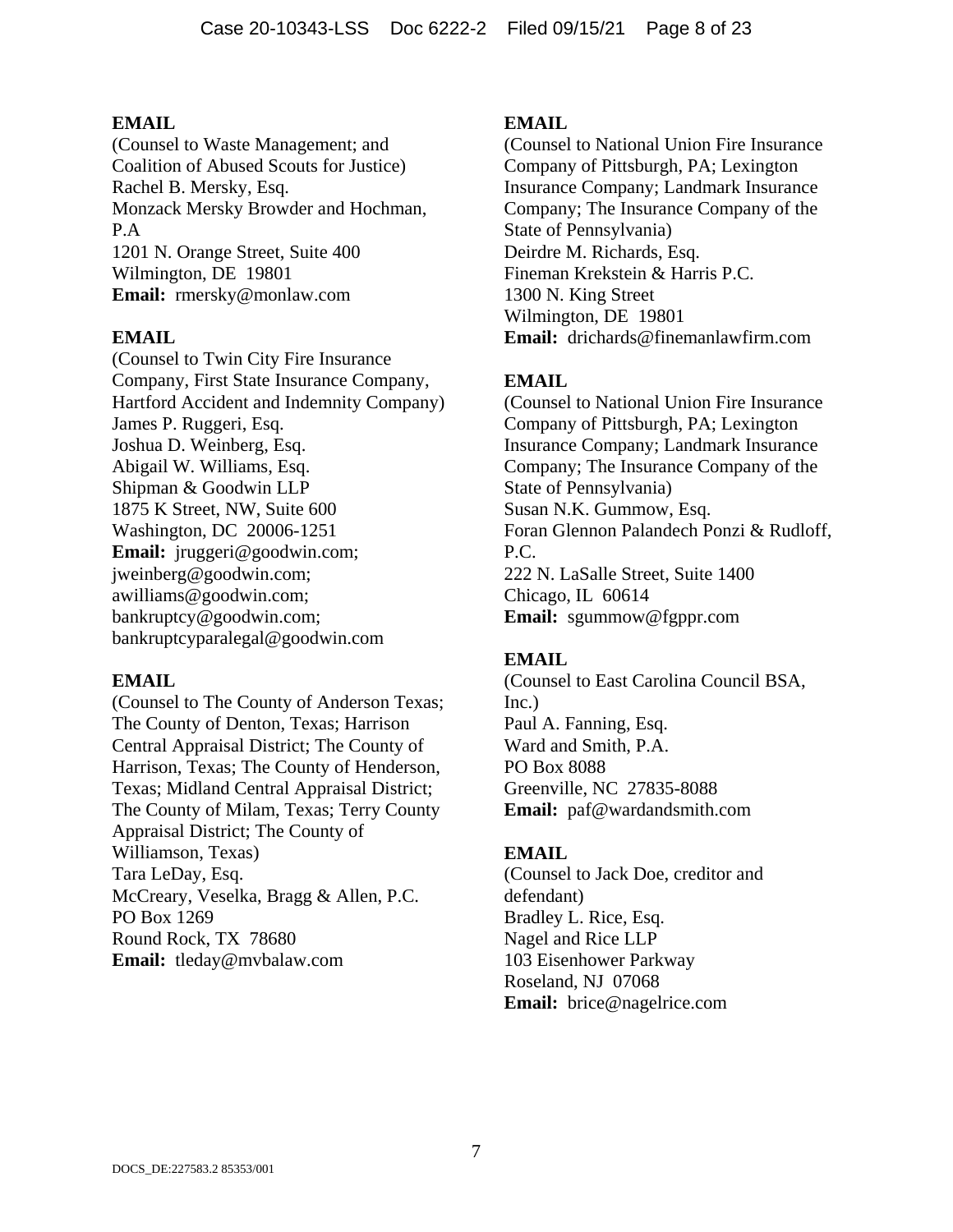(Counsel to Jane Doe) Mark L. Desgrosseilliers, Esq. Chipman, Brown, Cicero & Cole, LLP Hercules Plaza 1313 North Market Street, Suite 5400 Wilmington, DE 19801 **Email:** desgross@chipmanbrown.com

#### **EMAIL**

(Counsel to the Official Committee of Unsecured Creditors) Thomas Moers Mayer, Esq. Rachael Ringer, Esq. David E. Blabey, Jr., Esq. Jennifer R. Sharret, Esq. Megan M. Wasson, Esq. Kramer Levin Naftalis & Frankel LLP 1177 Avenue of the Americas New York, NY 10036 **Email:** tmayer@kramerlevin.com; rringer@kramerlevin.com; dblabey@kramerlevin.com; jsharret@kramerlevin.com; mwasson@kramerlevin.com

#### **EMAIL**

(Counsel to the Official Committee of Unsecured Creditors) Kurt F. Gwynne, Esq. Mark W. Eckard, Esq. Reed Smith LLP 1201 N. Market Street, Suite 1500 Wilmington, DE 19801 **Email:** kgwynne@reedsmith.com; meckard@reedsmith.com

#### **EMAIL**

(Counsel to R.L. and C.L., his wife (Plaintiffs in State Court action pending in the Superior Court of New Jersey, Essex County, Docket No. ESX-L-63-20)) Joseph H. Lemkin, Esq. Stark & Stark, P.C. PO Box 5315 Princeton, NJ 08543 **Email:** jlemkin@stark-stark.com

### **EMAIL**

(Counsel to Claimant, J.M.; Certain Claimants S. H. (SA Claim No. 21108), R. W. (SA Claim No 70996), R. B. (SA Claim No 24629)) Gerald D. Jowers, Jr., Esq. Janet, Janet & Scuggs, LLC 500 Taylor Street, Suite 301 Columbia, SC 29201 **Email:** gjowers@jjsjustice.com

#### **EMAIL**

(Counsel to The Roman Catholic Archbishop of Los Angeles) Ian J. Bambrick, Esq. Faegre Drinker Biddle & Reath LLP 222 Delaware Ave., Suite 1410 Wilmington, DE 19801-1621 **Email:** ian.bambrick@faegredrinker.com

#### **EMAIL**

(Counsel to The Roman Catholic Diocese of Brooklyn, New York and The Roman Catholic Archbishop of Los Angeles) Michael P. Pompeo, Esq. Faegre Drinker Biddle & Reath LLP 1177 Avenue of the Americas,  $41<sup>st</sup>$  Floor New York, NY 10036-2714 **Email:** michael.pompeo@faegredrinker.com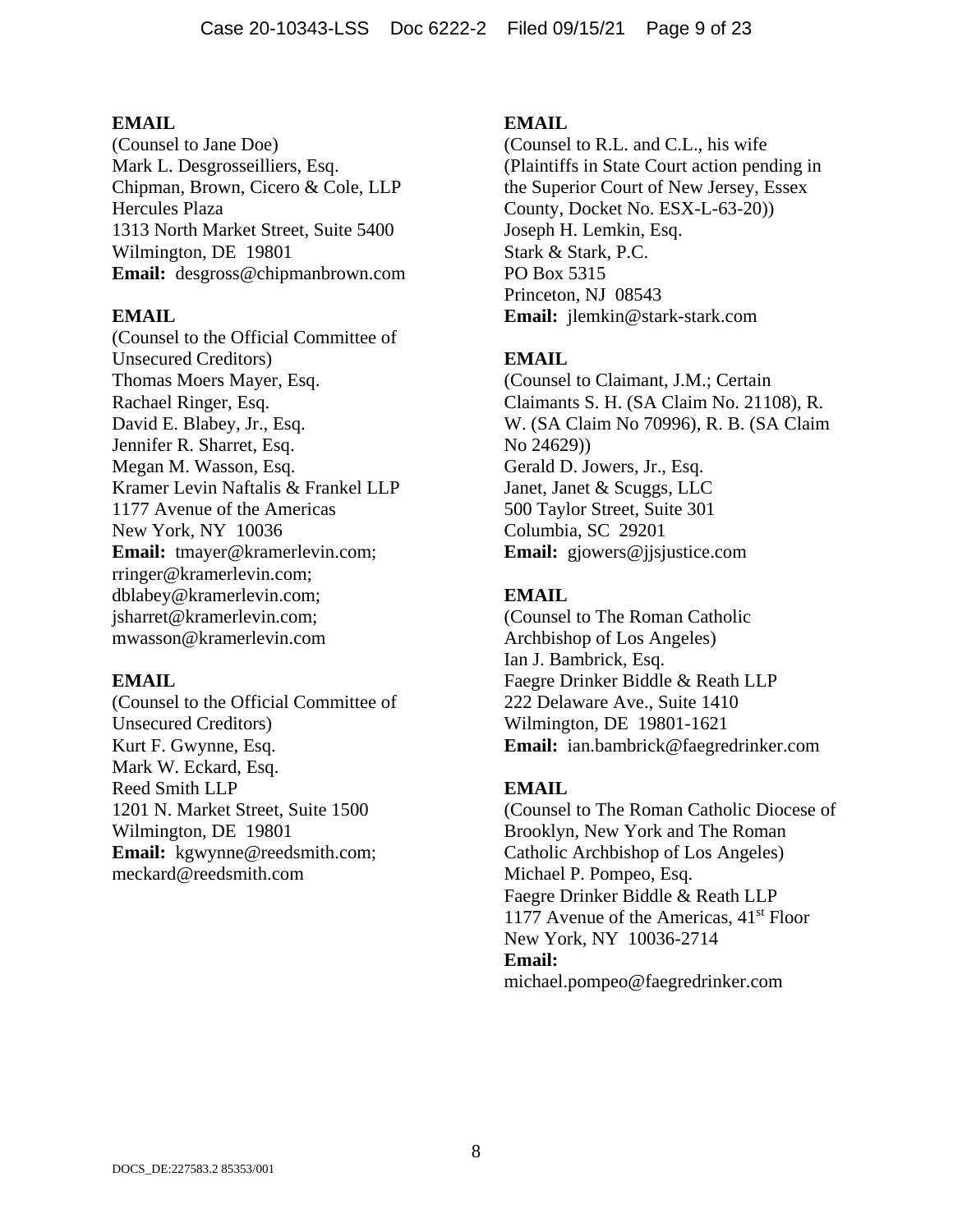(Counsel to Jane Doe) Mark L. Desgrosseilliers, Esq. Chipman, Brown, Cicero & Cole, LLP Hercules Plaza 1313 North Market Street, Suite 5400 Wilmington, DE 19801 **Email:** desgross@chipmanbrown.com

### **EMAIL**

(Counsel to Various Tort Claimants) David M. Klauder, Esq. Bielli & Klauder, LLC 1204 N. King Street Wilmington, DE 19801 **Email:** dklauder@bk-legal.com

# **EMAIL**

(Counsel to Various Tort Claimants) Michael T. Pfau, Esq. Jason P. Amala, Esq. Vincent T. Nappo, Esq. Pfau Cochran Vertetis Amala PLLC 403 Columbia Street, Suite 500 Seattle, WA 98104 **Email:** michael@pcvalaw.com; jason@pcvalaw.com; vnappo@pcvalaw.com

### **EMAIL**

(Counsel to IRC Burnsville Crossing, L.L.C. and The Episcopal Church) Karen C. Bifferato, Esq. Kelly M. Conlan, Esq. Jeffrey C. Wisler, Esq. Connolly Gallagher LLP 1201 N. Market Street, 20<sup>th</sup> Floor Wilmington, DE 19801 **Email:** kbifferato@connollygallagher.com; kconlan@connollygallagher.com; jwisler@connollygallagher.com

# **EMAIL**

(Counsel to Del-Mar-Va Council, Inc., Boy Scouts of America) Bill Bowden, Esq. Ashby & Geddes, P.A. 500 Delaware Avenue, 8<sup>th</sup> Floor P.O. Box 1150 Wilmington, DE 19899-1150 **Email:** wbowden@ashbygeddes.com

# **EMAIL**

(Counsel to AmTrust North America, Inc. on behalf of Wesco Insurance Company) Alan C. Hochheiser, Esq. Maurice Wutscher, LLP 23611 Chagrin Blvd., Suite 207 Beachwood, OH 44122 **Email:** ahochheiser@mauricewutscher.com

# **EMAIL**

(Counsel to current or future personal injury claimants represented by the law firm of Andrews & Thornton) Anthony M. Saccullo, Esq. Mary E. Augustine, Esq. A.M. Saccullo Legal, LLC 27 Crimson King Drive Bear, DE 19701 **Email:** ams@saccullolegal.com; meg@saccullolegal.com

# **EMAIL**

(Counsel to current or future personal injury claimants represented by the law firm of Andrews & Thornton) Anne Andrews, Esq. John C. Thornton, Esq. Andrews & Thornton 4701 Von Karman Avenue, Suite 300 Newport Beach, CA 92660 **Email:** aa@andrewsthornton.com; jct@andrewsthornton.com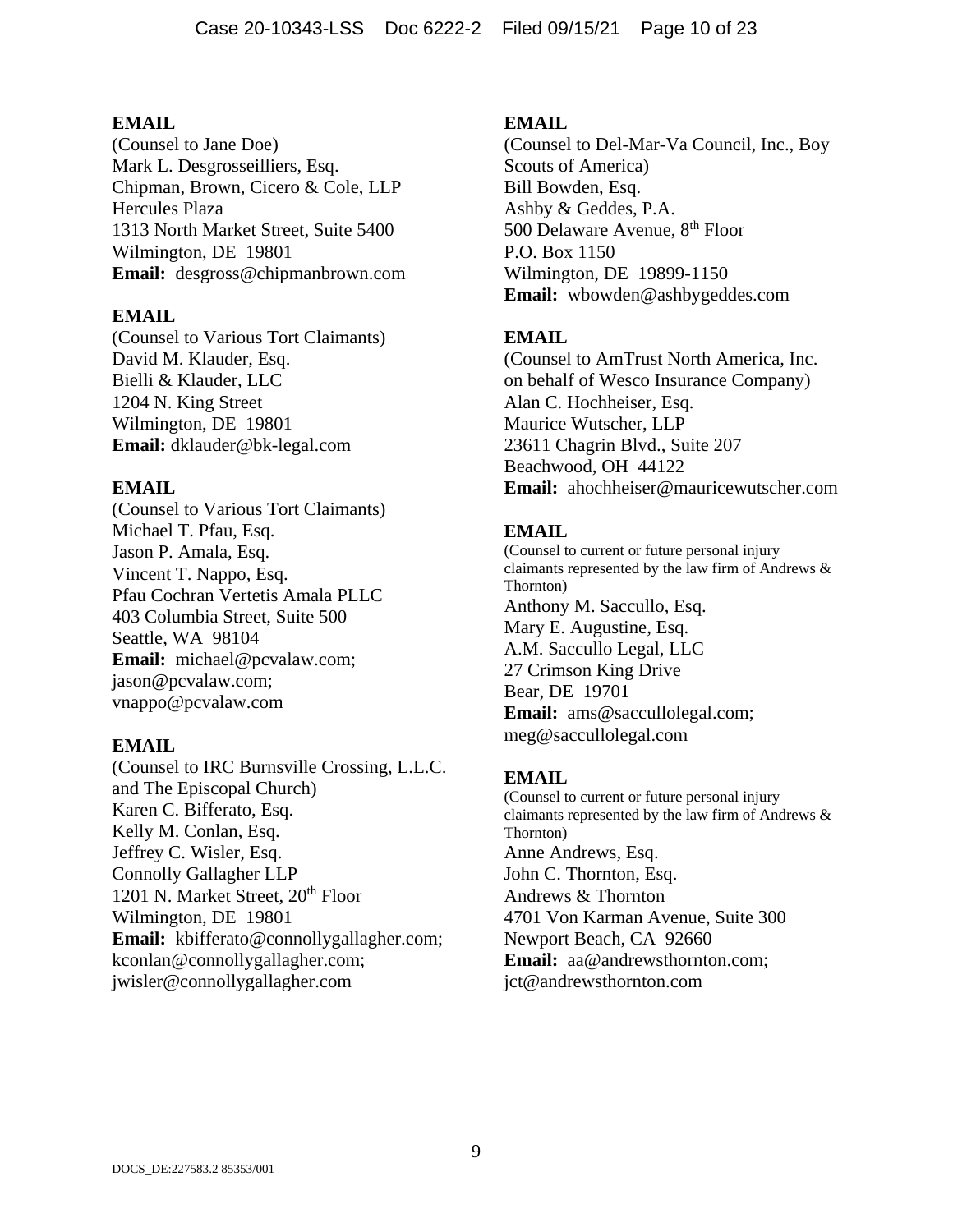(Counsel to Allianz Global Risks US Insurance Company) Matthew S. Sorem, Esq. Nicolaides Fink Thorpe Michaelides Sullivan LLP 10 S. Wacker Drive, 21st Floor Chicago, IL 60606 **Email:** msorem@nicolaidesllp.com

### **EMAIL**

(Counsel to Allianz Global Risks US Insurance Company) Ryan S. Smethurst, Esq. Margaret H. Warner, Esq. McDermott Will & Emery LLP The McDermott Building 500 North Capitol Street, NW Washington, DC 20001-1531 **Email:** rsmethurst@mwe.com; mwarner@mwe.com;

### **EMAIL**

(Counsel to Oracle America, Inc.) Shawn M. Christianson, Esq. Buchalter, A Professional Corporation 55 Second Street, 17th Floor San Francisco, CA 94105-3493 **Email:** schristianson@buchalter.com

### **EMAIL**

(Counsel to Robert Hernandez Hunter) David A. Lebowitz, Esq. Kaufman Lieb Lebowitz & Frick LLP 10 East 40th Street, Suite 3307 New York, NY 10016 **Email:** dlebowitz@kllf-law.com

### **EMAIL**

(Counsel to Century Indemnity Company, as successor to CCI Insurance Company, as successor to Insurance Company of North America and Indemnity, et al., Chubb Group Holdings Inc.) Stamatios Stamoulis, Esq. Richard C. Weinblatt, Esq. Stamoulis & Weinblatt LLC 800 N. West Street, Suite 800 Wilmington, DE 19801 **Email:** stamoulis@swdelaw.com weinblatt@swdelaw.com

# **EMAIL**

(Counsel to Century Indemnity Company, as successor to CCI Insurance Company, as successor to Insurance Company of North America and Indemnity, et al) Tancred Schiavnoi, Esq. Janine Panchok-Berry, Esq. O'Melveny & Myers LLP Times Square Tower 7 Times Square New York, NY 10036-6537 **Email:** tschiavoni@omm.com; jpanchokberry@omm.com

# **EMAIL**

(Counsel to Arrowood Indemnity Company) Michael J. Joyce, Esq. The Law Offices of Joyce, LLC 1225 King St., Suite 800 Wilmington, DE 19801 **Email:** mjoyce@mjlawoffices.com

### **EMAIL**

(Counsel to Arrowood Indemnity Company) Britton C. Lewis, Esq. Carruthers & Roth, P.A. 235 N. Edgeworth St. Greensboro, NC 27401 **Email:** bcl@crlaw.com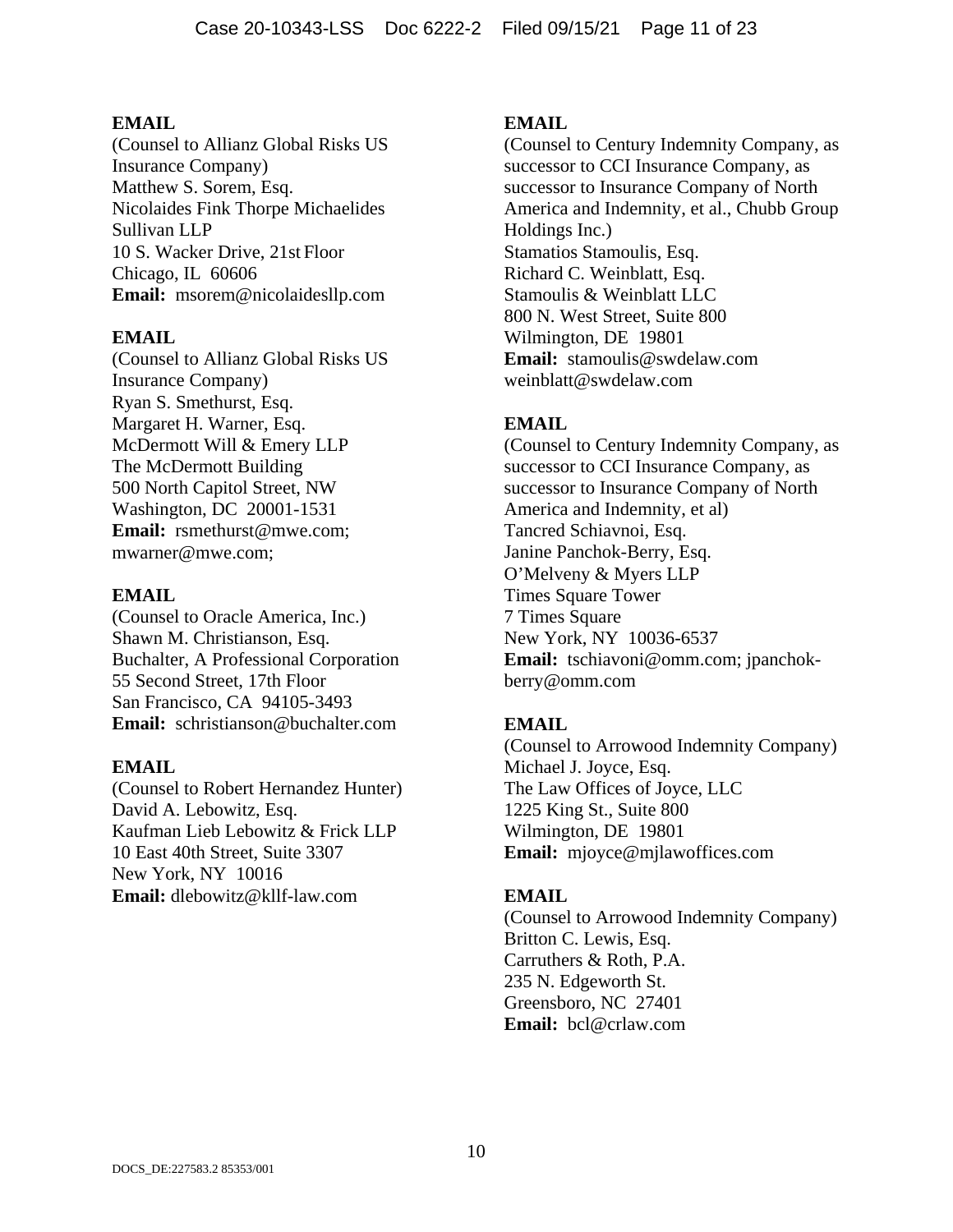(Counsel to Arrowood Indemnity Company) Kevin Coughlin, Esq. Lorraine Armenti, Esq. Michael Hrinewski, Esq. Coughlin Duffy, LLP 350 Mount Kemble Ave. Morristown, NJ 07960 Email: kcoughlin@coughlinduffy.com; larmenti@coughlinduffy.com; mhrinewski@coughlinduffy.com

# **EMAIL**

(Counsel to Baltimore Area Council Boy Scouts of America, Inc.) Todd M. Brooks, Esq. Whiteford Taylor & Preston LLP Seven Saint Paul Street, 15th Floor Baltimore, MD 21202-1626 **Email:** tbrooks@wtplaw.com

### **EMAIL**

(Counsel to Baltimore Area Council Boy Scouts of America, Inc.) Richard W. Riley, Esq. Whiteford Taylor & Preston LLP The Renaissance Centre 405 North King Street, Suite 500 Wilmington, DE 19801 **Email:** rriley@wtplaw.com

### **EMAIL**

(Counsel to Texas Workforce Commission) Texas Attorney General's Office Bankruptcy & Collections Division Christopher S. Murphy, Assistant AG c/o Sherri K. Simpson, Paralegal P.O. Box 12548 Austin, TX 78711-2548 **Email:** christopher.murphy@oag.texas.gov; sherri.simpson@oag.texas.gov

# **EMAIL**

(Counsel to Liberty Mutual Insurance Company) R. Karl Hill, Esq. Seitz, Van Ogtrop & Green, P.A. 222 Delaware Avenue, Suite 1500 Wilmington, DE 19801 **Email:** khill@svglaw.com

# **EMAIL**

(Counsel to Liberty Mutual Insurance Company) Douglas R Gooding, Esq. Jonathan D. Marshall, Esq. Michael J. Foley, Jr., Esq. Choate, Hall & Stewart LLP Two International Place Boston, MA 02110 **Email:** dgooding@choate.com; jmarshall@choate.com; mjfoley@choate.com

# **EMAIL**

(Counsel to Liberty Mutual Insurance Company) Kim V. Marrkand, Esq. Nancy D. Adams, Esq. Laura Bange Stephens, Esq. Mintz, Levin, Corn, Ferris, Glovsky and Popeo, P.C. One Financial Center Boston, MA 02111 **Email:** kmarrkand@mintz.com; ndadams@mintz.com; lbstephens@mintz.com

# **EMAIL**

(Counsel to Ventura County Council of Boy Scouts of America) William E. Winfield, Esq. Nelson Comis Kettle & Kinney LLP 300 E. Esplanade Drive, Suite 1170 Oxnard, CA 93036 **Email:** wwinfield@calattys.com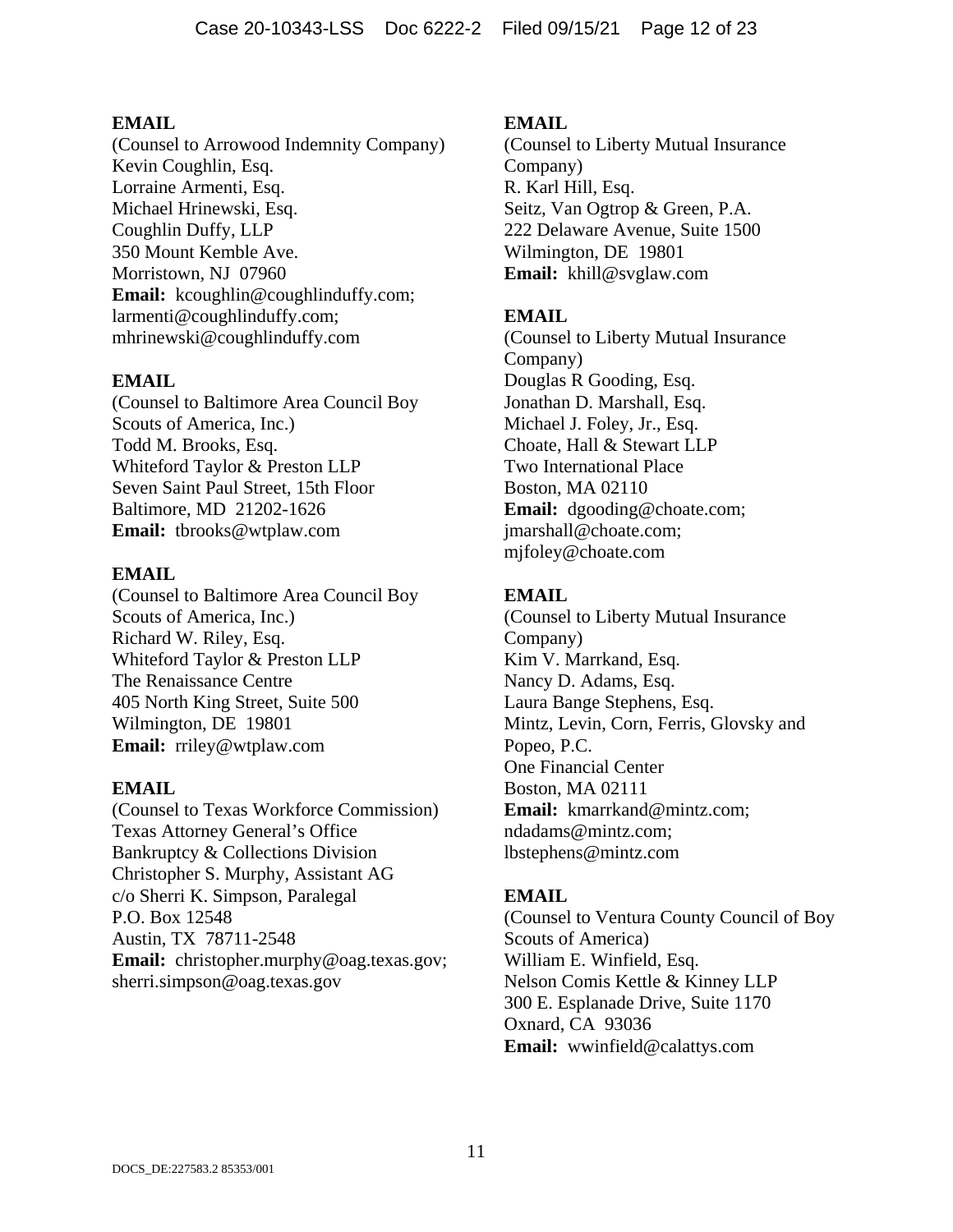(Counsel to Courtney and Stephen Knight, Jointly as the Surviving Parents of E.J.K., a Minor Child, and Stephen Knight as the Personal Representative of the Estate of E.J.K.; Margaret Henderson, Personal Representative of the Estate of N.G.H.) Richard A. Barkasy, Esq. Kristi J. Doughty, Esq. Schnader Harrison Segal & Lewis LLP 824 N. Market Street, Suite 800 Wilmington, DE 19801-4939 Email: rbarkasy@schnader.com; kdoughty@schnader.com

### **EMAIL**

(Counsel to Chickasaw Council, Boy Scouts of America, Inc.) Henry C. Shelton, III, Esq. Adams and Reese LLP 6075 Poplar Avenue, Suite 700 Memphis, TN 38119 **Email:** henry.shelton@arlaw.com

### **EMAIL**

(Counsel to Hartford Accident and Indemnity Company, First State Insurance Company, and Twin City Fire Insurance Company) Erin R. Fay, Esq. Gregory J. Flasser, Esq. Bayard, P.A. 600 N. King Street, Suite 400 Wilmington, DE 19801 **Email:** efay@bayardlaw.com; gflasser@bayardlaw.com

### **EMAIL**

(Counsel to Nichole Erickson and Mason Gordon, a minor by his mother Nichole Erickson; and Betti & Associates Claimants) James Tobia, Esq. The Law Office of James Tobia, LLC 1716 Wawaset Street Wilmington, DE 19806 **Email:** jtobia@tobialaw.com

#### **EMAIL**

(Counsel to Great American Assurance Company, f/k/a Agricultural Insurance Company; Great American E&S Insurance Company, f/k/a Agricultural Excess and Surplus Insurance Company; and Great American E&S Insurance Company) Bruce W. McCullough, Esq. Bodell Bové, LLC 1225 N. King Street, Suite 1000 Wilmington, DE 19801 **Email:** bmccullough@bodellbove.com

# **EMAIL**

(Counsel to Jorge Vega and Various Abuse Victims) Domenic E. Pacitti, Esq. Klehr Harrison Harvey Branzburg LLP 919 Market Street, Suite 1000 Wilmington, DE 19801 **Email:** dpacitti@klehr.com

### **EMAIL**

(Counsel to Various Abuse Victims) Morton R. Branzburg, Esq. Klehr Harrison Harvey Branzburg LLP 1835 Market Street, Suite 1400 Philadelphia, PA 19103 **Email:** mbranzburg@klehr.com

# **EMAIL**

(Counsel to Various Abuse Victims) Stephen Crew, Esq. Peter Janci, Esq. Crew Janci LLP 1200 NW Naito Parkway, Suite 500 Portland, OR 97209 **Email:** steve@crewjanci.com; peter@crewjanci.com

### **EMAIL**

(Counsel to Eric Pai, as Administrator of the Estate of J. Pai) William D. Sullivan, Esq. Sullivan Hazeltine Allinson LLC 919 N. Market Street, Suite 420 Wilmington, DE 19801 **Email:** bsullivan@sha-llc.com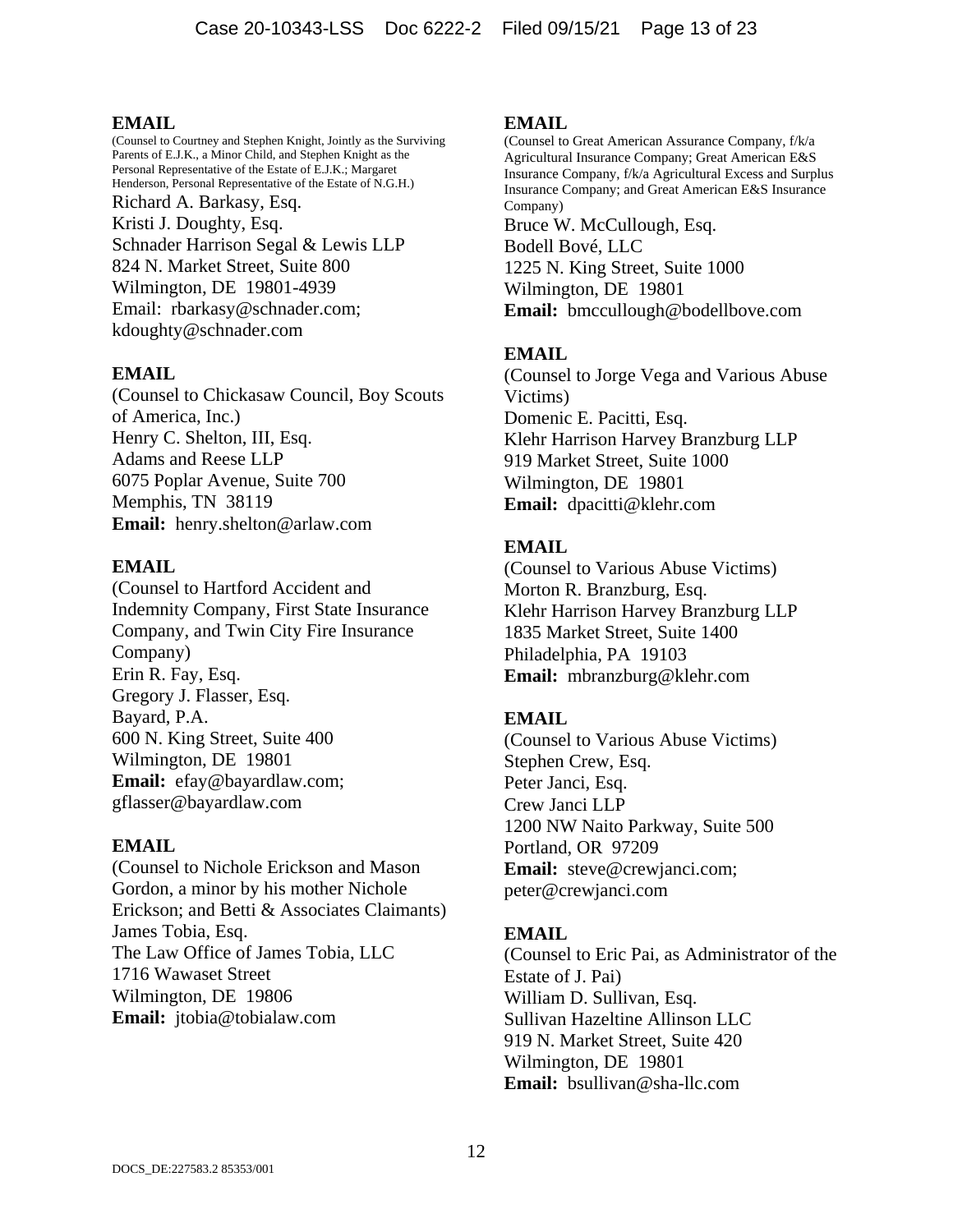(Counsel to Collin County Tax Assessor/Collector) Larry R. Boyd, Esq. Chad Timmons, Esq. Emily M. Hahn, Esq. Abernathy, Roeder, Boyd & Hullett, P.C. 1700 Redbud Blvd, Suite 300 McKinney, TX 75069 **Email:** lboyd@abernathy-law.com; ctimmons@abernathy-law.com; ehahn@abernathy-law.com; bankruptcy@abernathy-law.com

### **EMAIL**

(Counsel to Buffalo Trail Council, Inc.) Michael G. Kelly, Esq. Kelly, Morgan, Dennis, Corzine & Hansen, P.C. PO Box 1311 Odessa, TX 79760-1311 **Email:** mkelly@kmdfirm.com

### **EMAIL**

(Counsel to Maricopa County Treasurer) Peter Muthig, Esq. Maricopa County Attorney's Office Civil Services Division 225 W. Madison Street Phoenix, AZ 85003 **Email:** muthigk@mcao.maricopa.gov

### **EMAIL**

(Counsel to Oracle America, Inc.) Amish R. Doshi, Esq. Doshi Legal Group, P.C. 1979 Marcus Avenue, Suite 210E Lake Success, NY 11042 **Email:** amish@doshilegal.com

### **EMAIL**

(Special Insurance Counsel to the Future Claimants' Representative) Kami Quinn, Esq. Emily Grim, Esq. Meredith Neely, Esq. Jasmine Chalashtori, Esq. Rachel Jennings, Esq. Kyle Dechant, Esq. Gilbert LLP 700 Pennsylvania Avenue, SE, Suite 400 Washington, DC 20003 **Email:** quinnk@gilbertlegal.com; grime@gilbertlegal.com; neelym@gilbertlegal.com; chalashtorij@gilbertlegal.com; jenningsr@gilbertlegal.com; dechantk@gilbertlegal.com

# **EMAIL**

(Counsel to Ector CAD) Don Stecker, Esq. Linebarger Goggan Blair & Sampson, LLP 112 E. Pecan Street, Suite 2200 San Antonio, TX 78205 **Email:** sanantonio.bankruptcy@publicans.com

# **EMAIL**

(Counsel to Trennie L. Williams and Kiwayna H. Williams) Flordia M. Henderson, Esq. PO Box 30604 Memphis, TN 38130-0604 **Email:** flordia@fhendersonlaw.net

# **EMAIL**

(Counsel to the TN Dept of Labor – Bureau of Unemployment Insurance) Laura L. McCloud, Esq. c/o TN Attorney General's Office, Bankruptcy Division PO Box 20207 Nashville, TN 37202-0207 **Email:** agbankdelaware@ag.tn.gov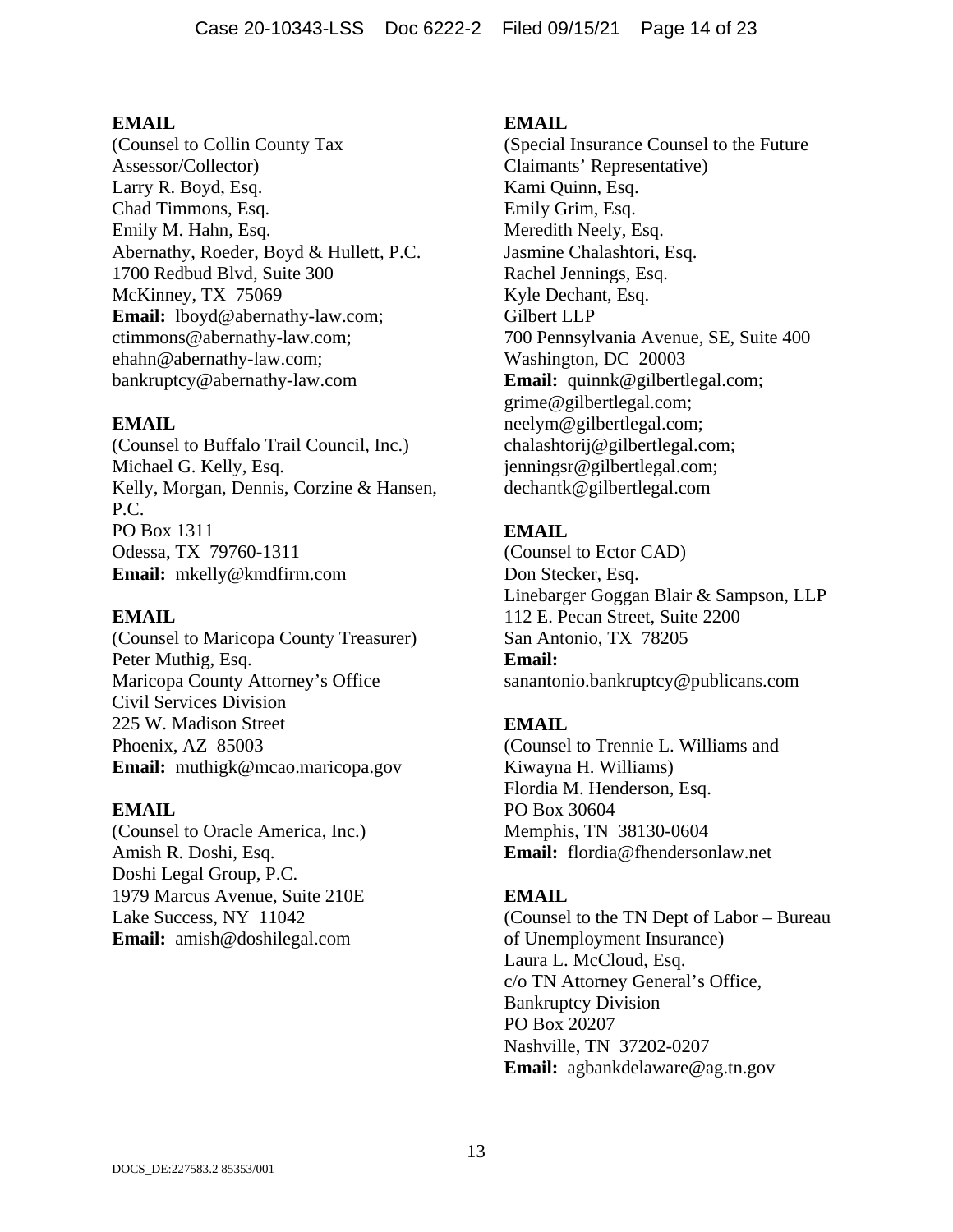(Counsel to Coalition of Abused Scouts for Justice) David J. Molton, Esq. Brown Rudnick LLP Seven Times Square New York, NY 10036 **Email:** dmolton@brownrudnick.com

# **EMAIL**

(Counsel to Coalition of Abused Scouts for Justice) Sunni P. Beville, Esq. Tristan G. Axelrod, Esq. Brown Rudnick LLP One Financial Center Boston, MA 02111 **Email:** sbeville@brownrudnick.com; taxelrod@brownrudnick.com

# **EMAIL**

(Counsel to Stryker Medical) Danielle Mason Anderson, Esq. Miller, Canfield, Paddock and Stone, P.L.C. 277 S. Rose Street, Suite 5000 Kalamazoo, MI 49007 **Email:** andersond@millercanfield.com

### **EMAIL**

(Counsel for The Waite and Genevieve Phillips Foundation) Jason C. Powell, Esq. Thomas Reichert, Esq. The Powell Firm, LLC 1201 N. Orange Street, Suite 500 Wilmington, DE 19801 **Email:** jpowell@delawarefirm.com; treichert@delawarefirm.com

# **EMAIL**

(Counsel to Certain Sexual Abuse Survivor Claimants) Stephen W. Spence, Esq. Baird Mandalas Brockstedt, LLC 1413 Savannah Road, Suite 1 Lewes, DE 19958 **Email:** sws@bmbde.com

# **EMAIL**

(Counsel to American Zurich Insurance Company) Mark D. Plevin, Esq. Crowell & Moring LLP Three Embarcadero Center, 26th Floor San Francisco, CA 94111 **Email:** mplevin@crowell.com

# **EMAIL**

(Counsel to American Zurich Insurance Company) Tacie H. Yoon, Esq. Crowell & Moring LLP 1001 Pennsylvania Ave., N.W. Washington, DC 20004 **Email:** tyoon@crowell.com

# **EMAIL**

(Counsel to Certain Tort Claimants) Leander L. James, Esq. Craig K. Vernon, Esq. R. Charlie Beckett, Esq. James, Vernon & Weeks, P.A. 1626 Lincoln Way Coeur d'Alene, ID 83815 **Email:** ljames@jvwlaw.net; cvernon@jvwlaw.net; rbeckett@jvwlaw.net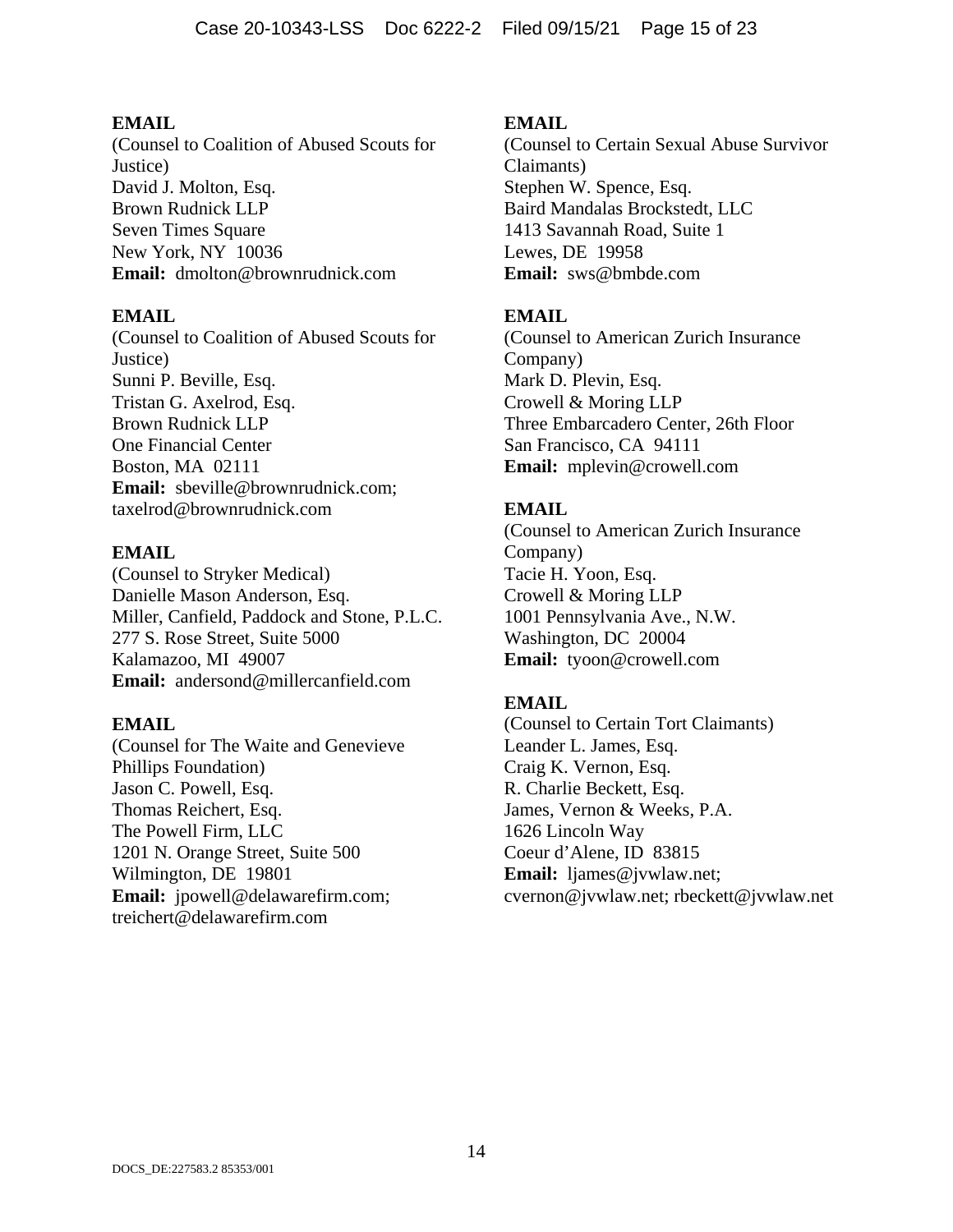(Counsel to Burleson County Tax Office; Luling ISD Tax Office; Colorado County Tax Office; Fayette County Tax Office; Milano ISD Tax Office; Gause ISD Tax Office) John T. Banks, Esq. Perdue, Brandon, Fielder, Collins & Mott, L.L.P. 3301 Northland Drive, Suite 505 Austin, TX 78731 **Email:** jbanks@pbfcm.com

# **EMAIL**

(Counsel to Claimant J.M.) R. Joseph Hrubiec, Esq. Napoli Shkolnik PLLC 919 N. Market Street, Suite 1801 Wilmington, DE 19801 **Email:** rhrubiec@napolilaw.com

# **EMAIL**

(Counsel to Andrew Van Arsdale and Timothy Kosnoff) David E. Wilks, Esq. Wilks Law, LLC 4250 Lancaster Pike, Suite 200 Wilmington, DE 19805 **Email:** dwilks@wilks.law

# **EMAIL**

(Counsel to Jorge Vega) Paul Mones, Esq. Paul Mones PC 13101 Washington Blvd. Los Angeles, CA 90066 **Email:** paul@paulmones.com

### **EMAIL**

(Fee Examiner) Justin Rucki Rucki Fee Review, LLC 1111 Windon Drive Wilmington, DE 19803 **Email:** justinrucki@ruckifeereview.com

# **EMAIL**

(Counsel to Boy Scouts of America, Hawaii and Guam Chapter (Aloha Council)) Jerrold K. Guben, Esq. O'Connor Playdon Guben & Inouye LLP Makai Tower, 24th Floor 733 Bishop Street Honolulu, HI 96813 **Email:** jkg@opgilaw.com

# **EMAIL**

(Counsel to Bay-Lakes Council) Erin A. West, Esq. Godfrey & Kahn, S.C. One East Main Street, Suite 500 P.O. Box 2719 Madison, WI 53701-2719 **Email:** ewest@gklaw.com

# **EMAIL**

(Counsel to Bay-Lakes Council) Timothy F. Nixon, Esq. Godfrey & Kahn, S.C. 200 South Washington Street, Suite 100 Green Bay, WI 54301-4298 Email: tnixon@gklaw.com

# **EMAIL**

(Counsel to the Debtors) Jessica C.K. Boelter, Esq. White & Case LLP 1221 Avenue of the Americas New York, NY 10020-1095 **Email:** jessica.boelter@whitecase.com

# **EMAIL**

(Counsel to the Debtors) Michael C. Andolina, Eq. Matthew E. Linder, Esq. White & Case LLP 111 South Wacker Drive Suite 5100 Chicago, IL 60606-4302 **Email:** mandolina@whitecase.com; mlinder@whitecase.com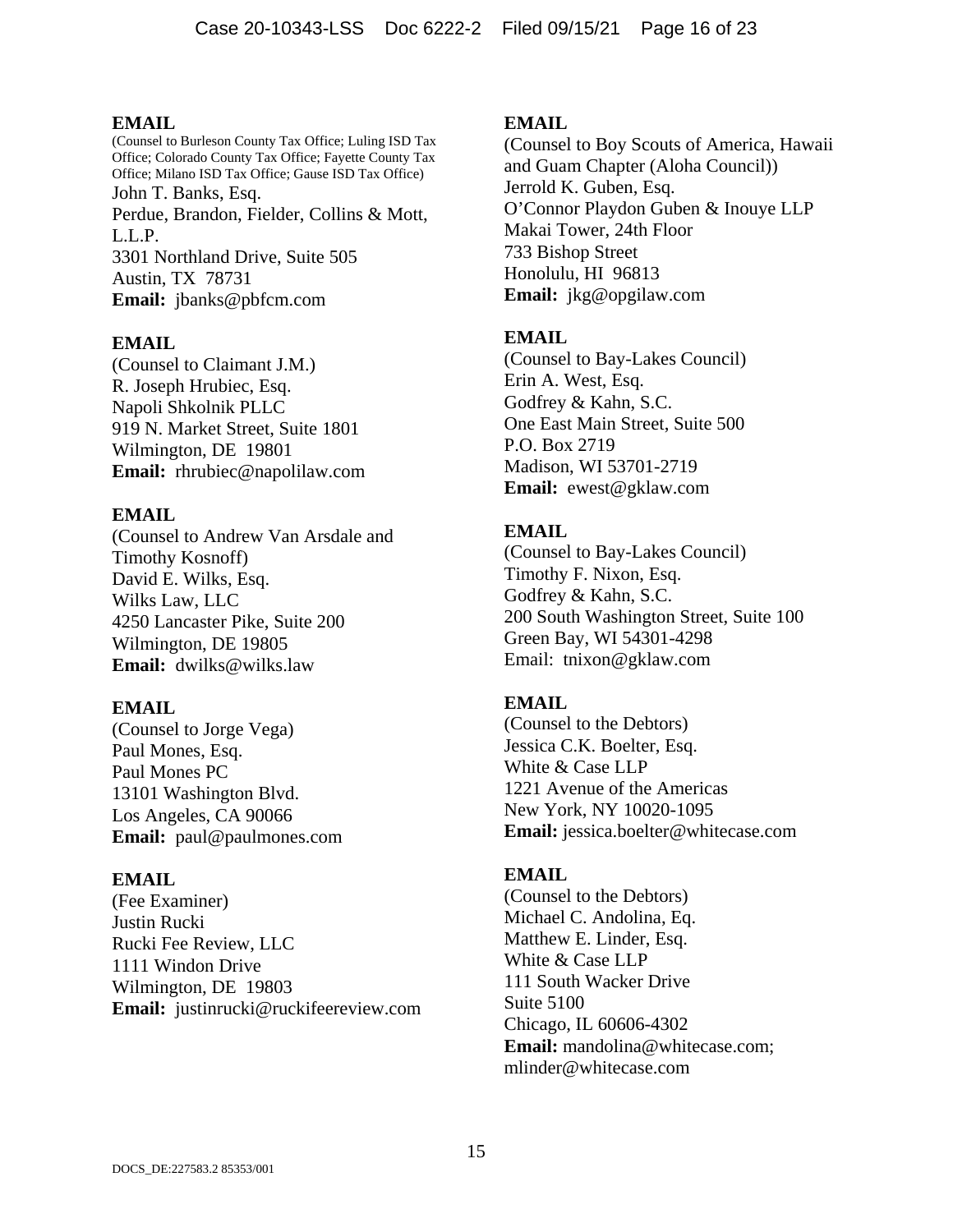(Counsel to the Debtors) Derek C. Abbott, Esq. Andrew R. Remming, Esq. Paige N. Topper, Esq. Morris Nichols Arsht & Tunnell LLP 1201 North Market Street, 16th Floor Wilmington, Delaware 19801 **Email:** dabbott@mnat.com; aremming@mnat.com; ptopper@mnat.com

# **EMAIL**

(Counsel to Old Republic Insurance Company) Stephen M. Miller, Esq. Carl N. Kunz, III, Esq. Brya M. Keilson, Esq. Morris James LLP 500 Delaware Ave, Suite 1500 Wilmington, DE 19801 **Email:** smiller@morrisjames.com; ckunz@morrisjames.com; bkeilson@morrisjames.com

### **EMAIL**

(Counsel to various child sexual abuse tort claimants) Daniel R. Lapinski, Esq. Motley Rice LLC Woodland Falls Corporate Park 210 Lake Drive East, Suite 101 Cherry Hill, NJ 08002 **Email**: dlapinski@motleyrice.com

### **EMAIL**

(Counsel to various child sexual abuse tort claimants) Joseph F. Rice, Esq. Motley Rice LLC 28 Bridgeside Blvd. Mount Pleasant, SC 29464 **Email:** jrice@motleyrice.com

# **EMAIL**

(Counsel to various child sexual abuse tort claimants) Kevin D. Swenson, Esq. Swenson & Shelly, PLLC 107 South 1470 East, Suite 201 St. George, UT 84790 **Email:** kevin@swensonshelley.com

# **EMAIL**

(Counsel to Florida Conference of the United Methodist Church; Various Churches in the Conference that are Chartered Organizations; United Methodist Ad Hoc Committee) Edwin G. Rice, Esq. Elizabeth Brusa, Esq. Bradley Arant Boult Cummings LLP 100 N. Tampa St, Suite 2200 Tampa, FL 33602 **Email:** erice@bradley.com; ebrusa@bradley.com; ddecker@bradley.com

# **EMAIL**

(Counsel to Florida Conference of the United Methodist Church and Various Churches in the Conference that are Chartered Organizations) David N. Rutt, Esq. Scott G. Wilcox, Esq. Moore & Rutt, P.A. The Mill 1007 North Orange Street, Suite 446 Wilmington, DE 19801 **Email:** dnrutt@mooreandrutt.com; swilcox@mooreandrutt.com

### **EMAIL**

(Counsel to Florida Conference of the United Methodist Church and Various Churches in the Conference that are Chartered Organizations) David N. Rutt, Esq. Scott G. Wilcox, Esq. Moore & Rutt, P.A. 122 N. Market St. PO Box 554 Georgetown, DE 19947 **Email:** dnrutt@mooreandrutt.com; swilcox@mooreandrutt.com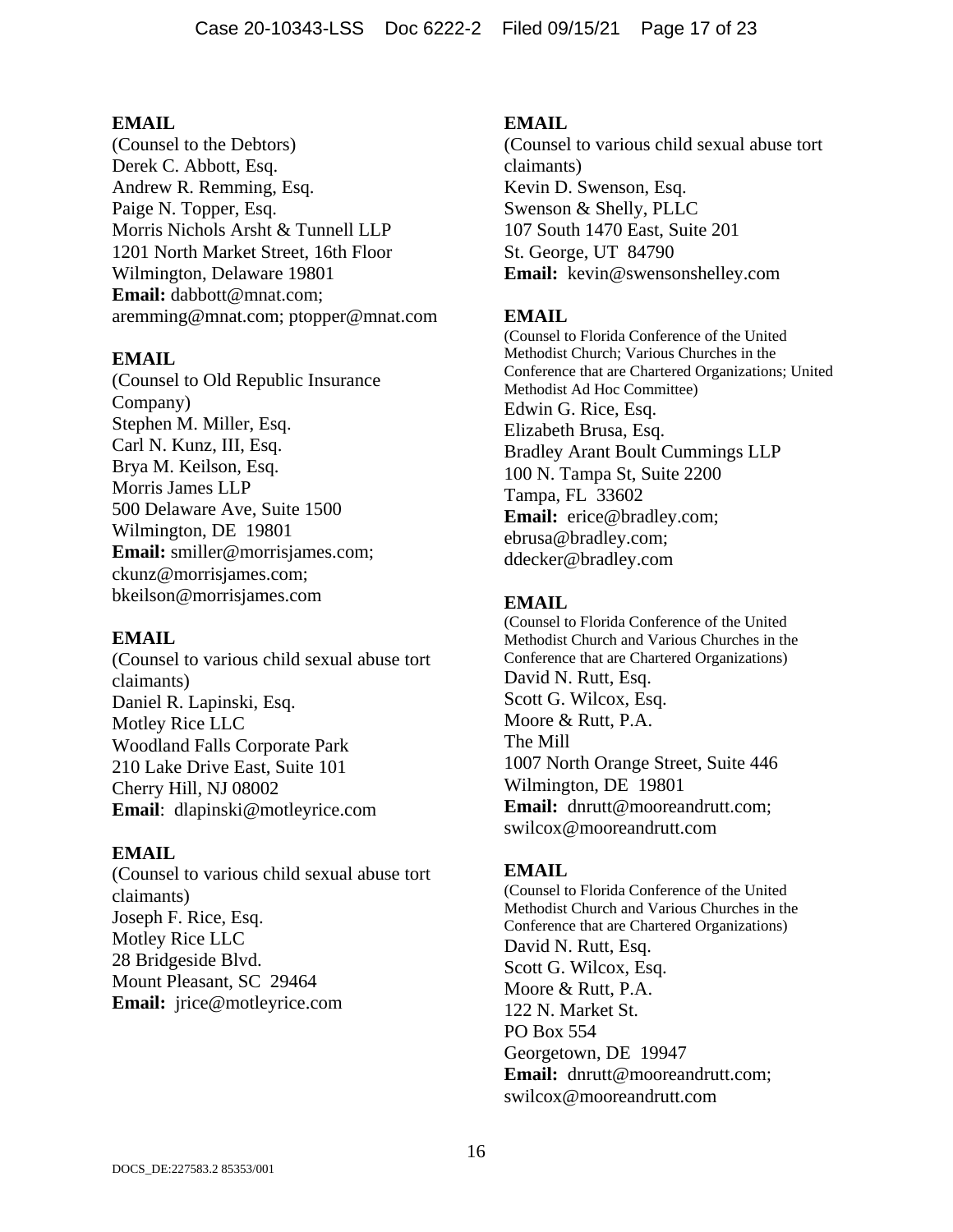(Counsel to Simon Kenton Council) John D. McLaughlin, Jr., Esq. Ferry Joseph, P.A. 824 North Market Street, Suite 1000 Wilmington, DE 19801 **Email:** jmclaughlin@ferryjoseph.com

### **EMAIL**

(Counsel to Simon Kenton Council) Daniel R. Swetnam, Esq. Ice Miller Arena District 250 West Street Columbus, OH 43215 **Email:** daniel.swetnam@icemiller.com

# **EMAIL**

(Counsel to Indian Waters Council) David Barnes, Jr., Esq. Nelson Mullins Riley & Scarborough LLP 101 Constitution Ave., NW, Suite 900 Washington, DC 20001 **Email:** david.barnes@nelsonmullins.com

### **EMAIL**

(Counsel to The Domestic and Foreign Missionary Society of the Protestant Episcopal Church in the United States of America) Travis A. McRoberts, Esq. Squire Patton Boggs (US) LLP 2000 McKinney Ave., Suite 1700 Dallas, TX 75201 **Email:** travis.mcroberts@squirepb.com

# **EMAIL**

(Counsel to The Domestic and Foreign Missionary Society of the Protestant Episcopal Church in the United States of America and The Episcopal Church) Mark A. Salzberg, Esq. Squire Patton Boggs (US) LLP 2550 M Street, NW Washington, DC 20037 **Email:** mark.salzberg@squirepb.com

# **EMAIL**

(Counsel to The Episcopal Church) Jihyun Park, Esq. Squire Patton Boggs (US) LLP 1211 Avenue of the Americas, 26th Floor New York, NY 10136 **Email:** jihyun.park@squirepb.com

# **EMAIL**

(Counsel to Unidentified Sexual Abuse Survivor) Joseph P. Rusnak, Esq. Tune, Entrekin & White, P.C. UBS Tower, Suite 1700 315 Deaderick Street Nashville, TN 37238 **Email:** jrusnak@tewlawfirm.com

# **EMAIL**

(Counsel to Chapelwood United Methodist Church) Steven A. Leyh, Esq. Hoover & Slovacek, LLP Galleria Tower II 5051 Westheimer, Suite 1200 Houston, TX 77056 **Email**: leyh@hooverslovacek.com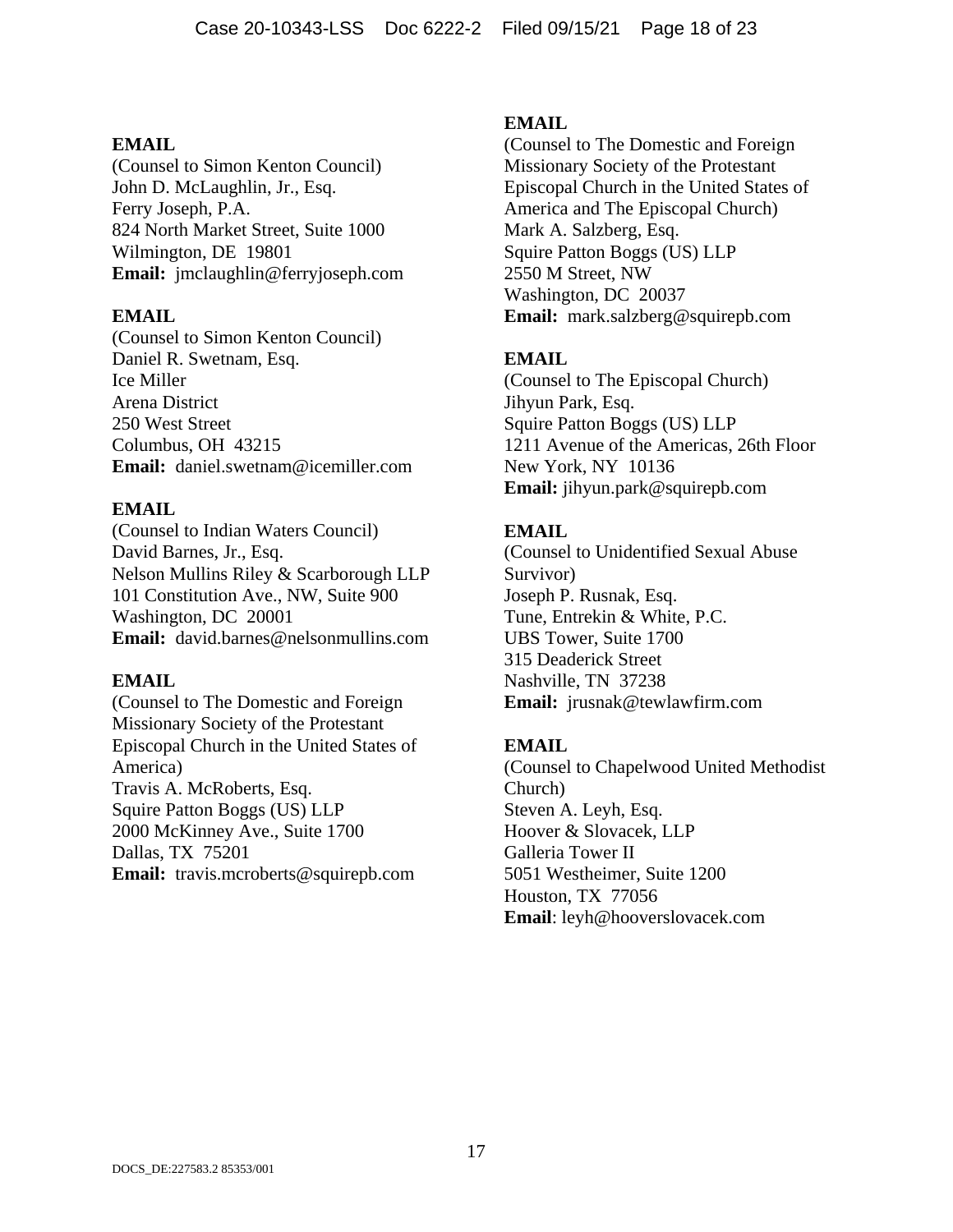(Counsel to St. Stephen's Episcopal Church) Robert L. Rattet, Esq. James B. Glucksman, Esq. Davidoff Hutcher & Citron LLP 605 Third Avenue New York, NY 10158 **Email:** rlr@dhclegal.com; jbg@dhclegal.com

### **EMAIL**

(Counsel to Various Child Sexual Abuse Tort Claimants) Joel M. Walker, Esq. Nye, Stirling, Hale & Miller LLP 1145 Bower Hill Road, Suite 104 Pittsburgh, PA 15243 **Email:** jmwalker@nshmlaw.com

# **EMAIL**

(Counsel to Clarendon America Insurance Company; Maryland Casualty Company, Maryland American General Group, and American General Fire & Casualty Company) Matthew G. Summers, Esq. Chantelle D. McClamb, Esq. Ballard Spahr LLP 919 N. Market Street, 11th Floor Wilmington, DE 19801-3034 **Email:** summersm@ballardspahr.com; mcclambc@ballardspahr.com

# **EMAIL**

(Counsel to Clarendon America Insurance Company; Maryland Casualty Company, Maryland American General Group, and American General Fire & Casualty Company) Harry Lee, Esq. John O'Connor, Esq. Brett Grindrod, Esq. Steptoe & Johnson LLP 1330 Connecticut Avenue, N.W. Washington, DC 20036 **Email:** hlee@steptoe.com; joconnor@steptoe.com; bgrindrod@steptoe.com

# **EMAIL**

(Counsel to Presbyterian Church of Lakehurst) Daniel E. Straffi, Jr., Esq. Straffi & Straffi, LLC 670 Commons Way Toms River, NJ 08755 **Email:** bkclient@straffilaw.com

# **EMAIL**

(Counsel to The Episcopal Diocese of San Diego) James P. Hill, Esq. Sullivan Hill Rez & Engel, PLC 600 B Street, Suite 1700 San Diego, CA 92101 **Email:** hill@sullivanhill.com

# **EMAIL**

(Counsel to Various Child Sexual Abuse Tort Claimants) J. Chad Edwards, Esq. Ichor Consulting, LLC 3626 N. Hall Street (Two Oak Lawn), Suite 610 Dallas, TX 75219 **Email:** chad@ichorconsulting.com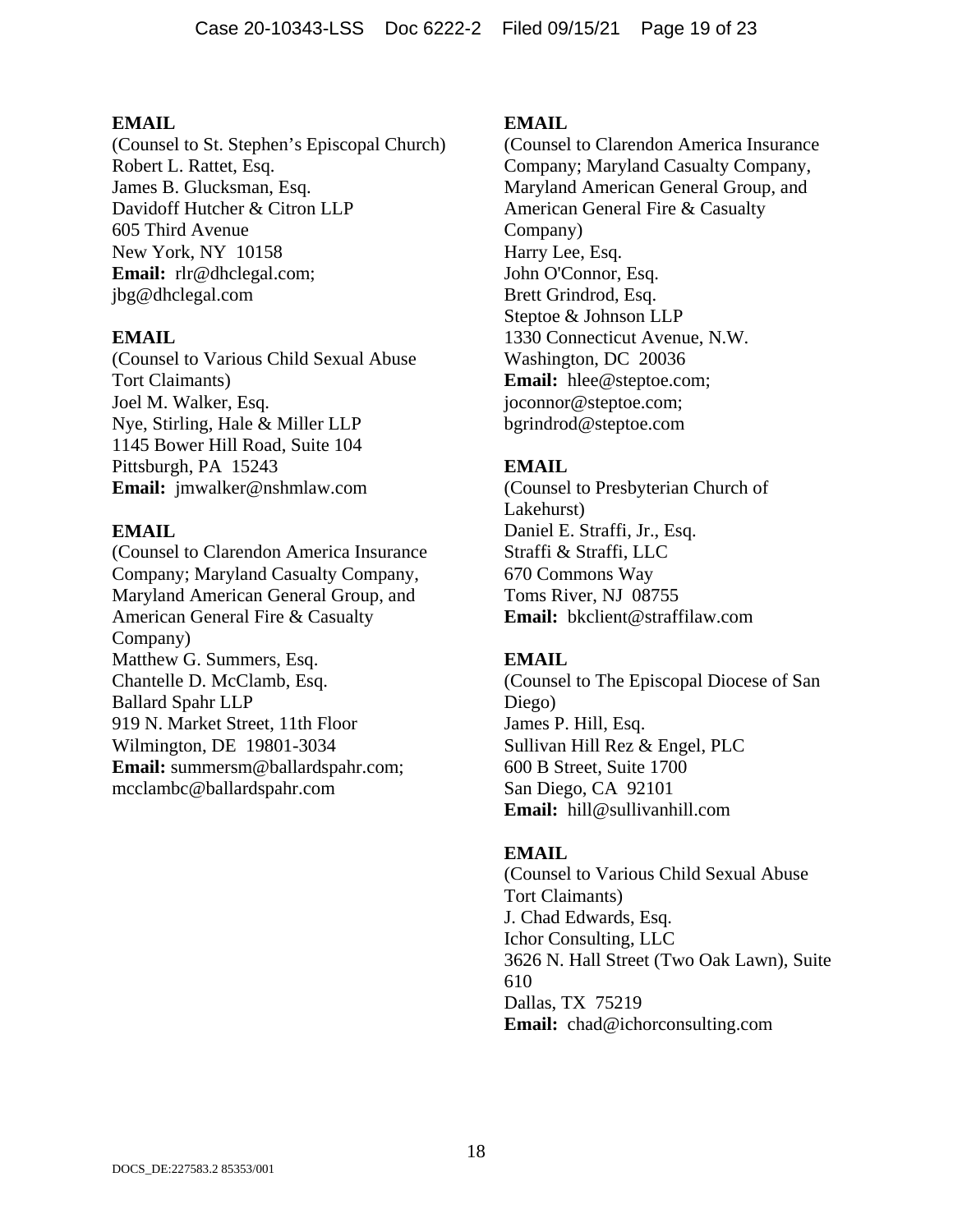(Counsel to United Methodist Ad Hoc Committee; Catholic Mutual Relief Society of America; and Roman Catholic Ad Hoc Committee) Jeremy W. Ryan, Esq. D. Ryan Slaugh, Esq. Potter Anderson & Corroon LLP 1313 N. Market Street, 6th Floor Wilmington, DE 19801-6108 **Email:** jryan@potteranderson.com; rslaugh@potteranderson.com

# **EMAIL**

(Counsel to Eisenbeng, Rothweiler, Winkler, Eisenberg & Jeck, P.C.) Daniel K. Hogan, Esq. Garvan F. McDaniel, Esq. Hogan McDaniel 1311 Delaware Avenue Wilmington, DE 19806 **Email:** dkhogan@dkhogan.com; gfmcdaniel@dkhogan.com

### **EMAIL**

(Counsel to Junell & Associates, PLLC) John B. Thomas, Esq. Allison Fisher, Esq. Hicks Thomas LLP 700 Louisiana Street, Suite 2300 Houston, TX 77002 Email: jthomas@hicks-thomas.com; afisher@hicks-thomas.com

### **EMAIL**

(Counsel to Junell & Associates, PLLC) Scott D. Cousins, Esq. Cousins Law LLC Brandywine Plaza West 1521 W. Concord Pike, Suite 301 Wilmington, DE 19803 **Email:** scott.cousins@cousins-law.com

### **EMAIL**

(Counsel to Bailey Cowan Heckaman PLLC) Ian Connor Bifferato, Esq. The Bifferato Firm, P.A. 1007 N. Orange Street, 4th Floor Wilmington, DE 19801 **Email:** cbifferato@tbf.legal

# **EMAIL**

(Counsel to D. Miller & Associates PLLC) Daniel Miller, Esq. Walden Macht & Haran LLP 2532 Justin Lane Wilmington, DE 19810 **Email:** dmiller@wmhlaw.com

# **EMAIL**

(Counsel to Various Child Sexual Abuse Tort Claimants) Aimee H. Wagstaff, Esq. Andrus Wagstaff, PC 7171 W. Alaska Drive Lakewood, CO 80226 **Email:** aimee.wagstaff@andruswagstaff.com

# **EMAIL**

(Counsel to Catholic Mutual Relief Society of America and Roman Catholic Ad Hoc Committee) Everett Cygal, Esq. David Spector, Esq. Joseph Mark Fisher, Esq. Neil Lloyd, Esq. Daniel Schufreider, Esq. Jin Yan, Esq. Schiff Hardin LLP 233 S. Wacker Drive, Suite 7100 Chicago, IL 60606 **Email:** ecygal@schiffhardin.com; dspector@schiffhardin.com; mfisher@schiffhardin.com; nlloyd@schiffhardin.com; dschufreider@schiffhardin.com; jyan@schiffhardin.com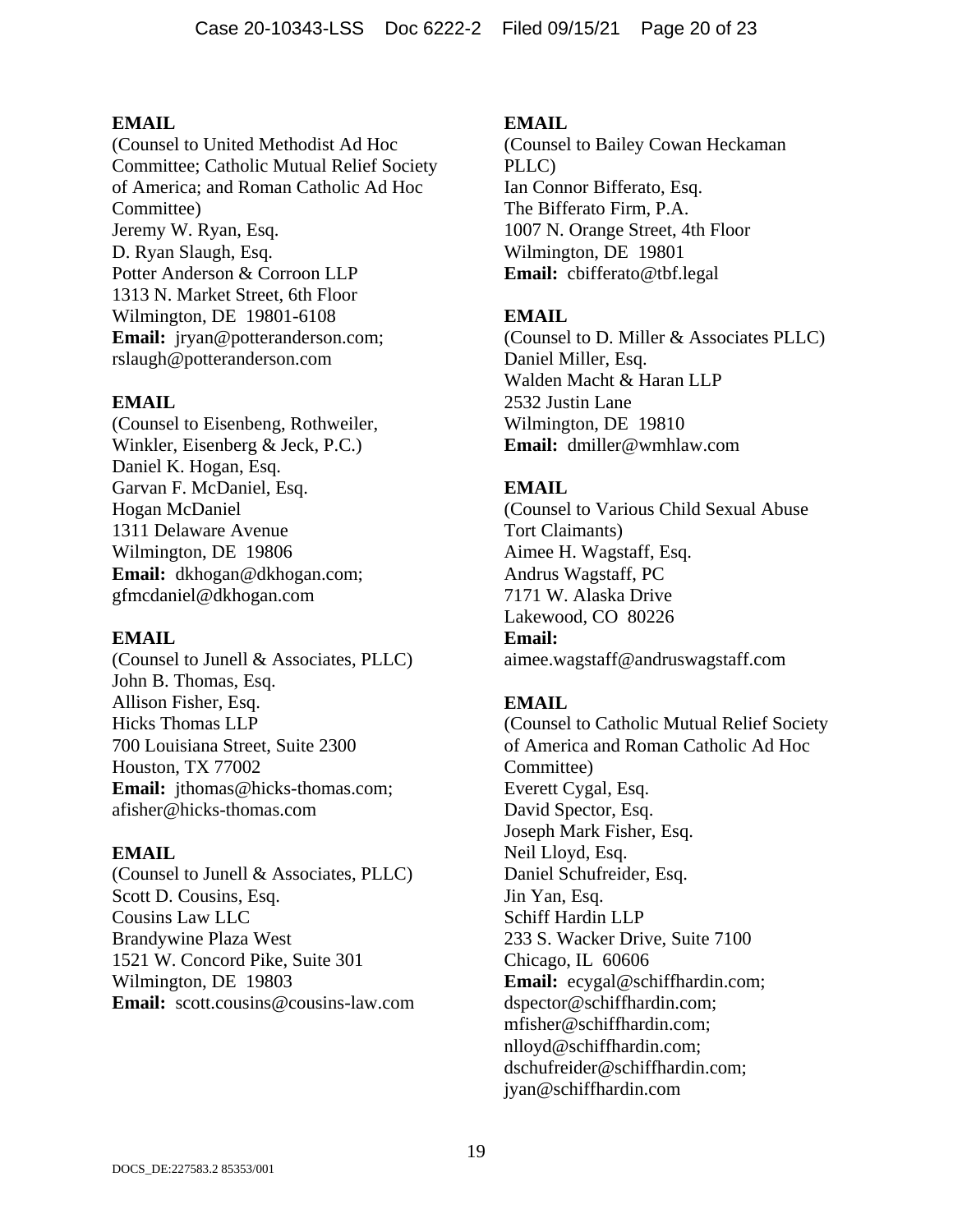(Counsel to Certain Sexual Abuse Claimants) Bill Kelleher, Esq. Fournaris & Mammarella, P.A. 1925 Lovering Avenue Wilmington, DE 19806 **Email:** bkelleher@gfmlaw.com

### **EMAIL**

(Counsel to Certain Sexual Abuse Claimants) Irwin Zalkin, Esq. Devin Storey, Esq. Kristian Roggendorf, Esq. The Zalkin Law Firm, P.C. 10590 W. Ocean Air Drive, #125 San Diego, CA 92130 **Email:** irwin@zalkin.com; dms@zalkin.com; kristian@zalkin.com

### **EMAIL**

(Counsel to American Zurich Insurance Company) Robert D. Cecil, Jr., Esq. Tybout, Redfearn & Pell 501 Carr Road, Suite 300 PO Box 2092 Wilmington, DE 19899-2092 (Courier 19809) **Email:** rcecil@trplaw.com

### **EMAIL**

(Counsel to Great American Assurance Company, f/k/a Agricultural Insurance Company; Great American E&S Insurance Company, f/k/a Agricultural Excess and Surplus Insurance Company; and Great American E&S Insurance Company) Bruce D. Celebrezze, Esq. Clyde & Co US LLP Four Embarcadero Center, Suite 1350 San Francisco, CA 94111 **Email:** bruce.celebrezze@clydeco.us

### **EMAIL**

(Counsel to Great American Assurance Company, f/k/a Agricultural Insurance Company; Great American E&S Insurance Company, f/k/a Agricultural Excess and Surplus Insurance Company; and Great American E&S Insurance Company) Konrad R. Krebs, Esq. Clyde & Co US LLP 200 Campus Drive, Suite 300 Florham Park, NJ 07932 **Email:** konrad.krebs@clydeco.us

# **EMAIL**

(Counsel to Great American Assurance Company, f/k/a Agricultural Insurance Company; Great American E&S Insurance Company, f/k/a Agricultural Excess and Surplus Insurance Company; and Great American E&S Insurance Company) David Christian, Esq. David Christian Attorneys LLC 105 W. Madison St., Suite 1400 Chicago, IL 60602 **Email:** dchristian@dca.law

# **EMAIL**

(Counsel to Certain Claimants) Sommer D. Luther, Esq. Andrus Wagstaff, PC 7171 W. Alaska Drive Lakewood, CO 80226 **Email:** sluther@wagstafflawfirm.com

# **EMAIL**

(Counsel to Certain Claimants) Kimberly A. Dougherty, Esq. Justice Law Collaborative, LLC 19 Belmont Street South Easton, MA 02375 **Email:** kim@justicelc.com

### **EMAIL**

(Counsel to the Betti & Associates Claimants) Michele M. Betti, Esq. Law Offices of Betti & Associates 30 Wall Street, 8th Floor New York, NY 10005 **Email:** mbettilaw@gmail.com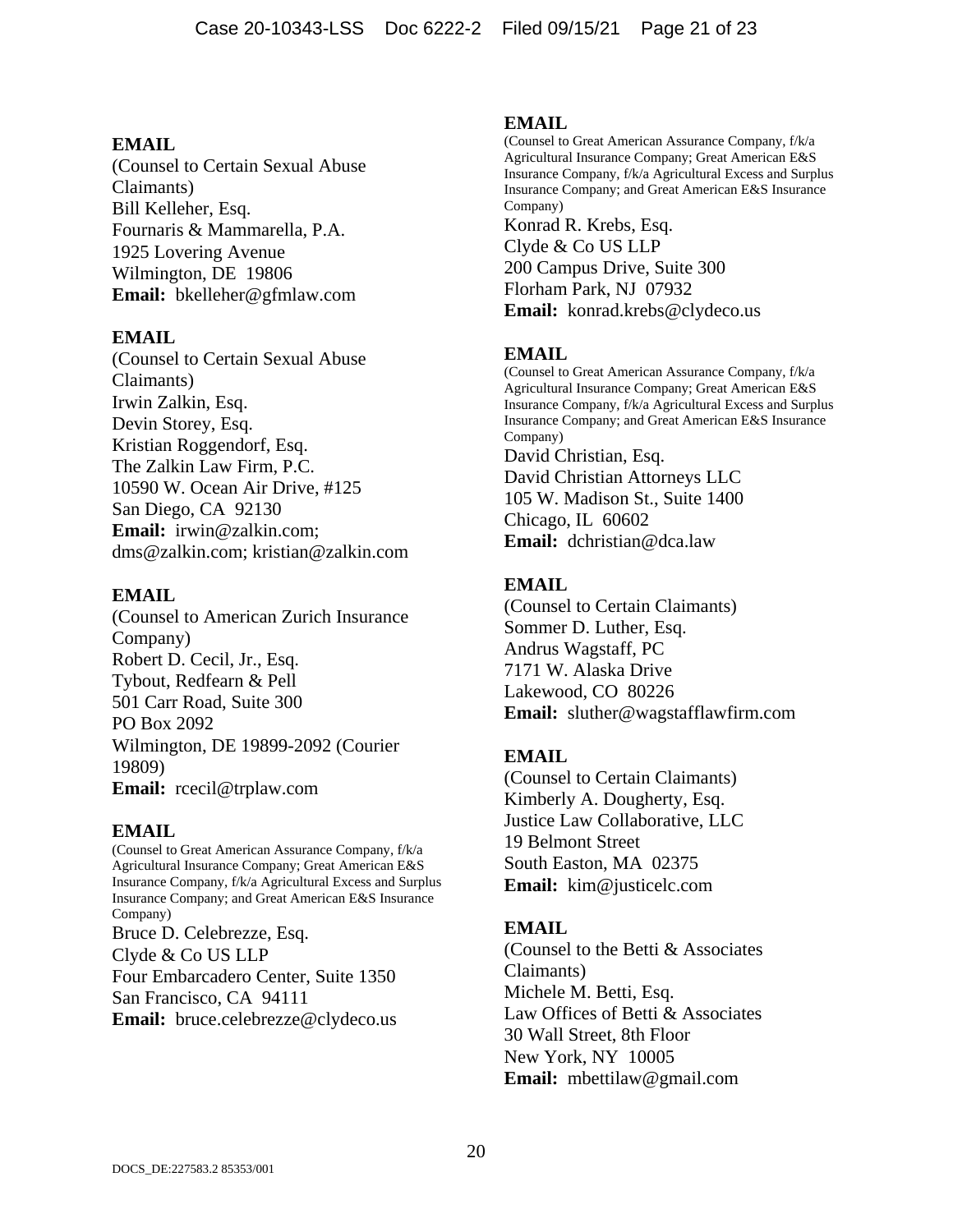(Counsel to Argonaut Insurance Company and Colony Insurance Company) Paul Logan, Esq. Post & Schell, P.C. 300 Delaware Avenue, Suite 1380 Wilmington, DE 19801 **Email:** plogan@postschell.com

# **EMAIL**

(Counsel to the Roman Catholic Archbishop of San Francisco) Iain A. Macdonald, Esq. Macdonald | Fernandez LLP 221 Sansome Street, 3rd Floor San Francisco, CA 94104-2323 **Email:** imac@macfern.com

# **EMAIL**

(Counsel to Indian Harbor Insurance Company, on behalf of itself and as successor in interest to Catlin Specialty Insurance Company) Kathleen M. Miller, Esq. Smith, Katzenstein & Jenkins LLP 1000 West Street, Suite 1501 Wilmington, DE 19801 **Email:** kmiller@skjlaw.com

### **EMAILf**

(Counsel to Indian Harbor Insurance Company, on behalf of itself and as successor in interest to Catlin Specialty Insurance Company) Lloyd A. Gura, Esq. Mound Cotton Wollan & Greengrass LLP One New York Plaza, 44th Floor New York, NY 10004 **Email:** lgura@moundcotton.com

# **EMAIL**

(Counsel to Indian Harbor Insurance Company, on behalf of itself and as successor in interest to Catlin Specialty Insurance Company) Pamela J. Minetto, Esq. Mound Cotton Wollan & Greengrass LLP 30A Vreeland Road, Suite 210 Florham Park, NJ 07932 **Email:** pminetto@moundcotton.com

# **EMAIL**

(*Pro Per*) David L. Lynch, Esq. The Law Office of David L. Lynch, PC 72877 Dinah Shore Drive, Suite 103-126 Rancho Mirage, CA 92270 **Email:** dlynch@desertelderlaw.com

# **EMAIL**

(Counsel to Arch Insurance Company) Matthew A. Hamermesh, Esq. Hangley Aronchick Segal Pudlin & Schiller One Logan Square, 27th Floor Philadelphia, PA 19103 **Email:** mhamermesh@hangley.com

# **EMAIL**

(Counsel Munich Reinsurance America, Inc., formerly known as American Re-Insurance Company) Thaddeus J. Weaver, Esq. Dilworth Paxson LLP 704 King Street, Suite 500 Wilmington, DE 19899-1031 **Email:** tweaver@dilworthlaw.com